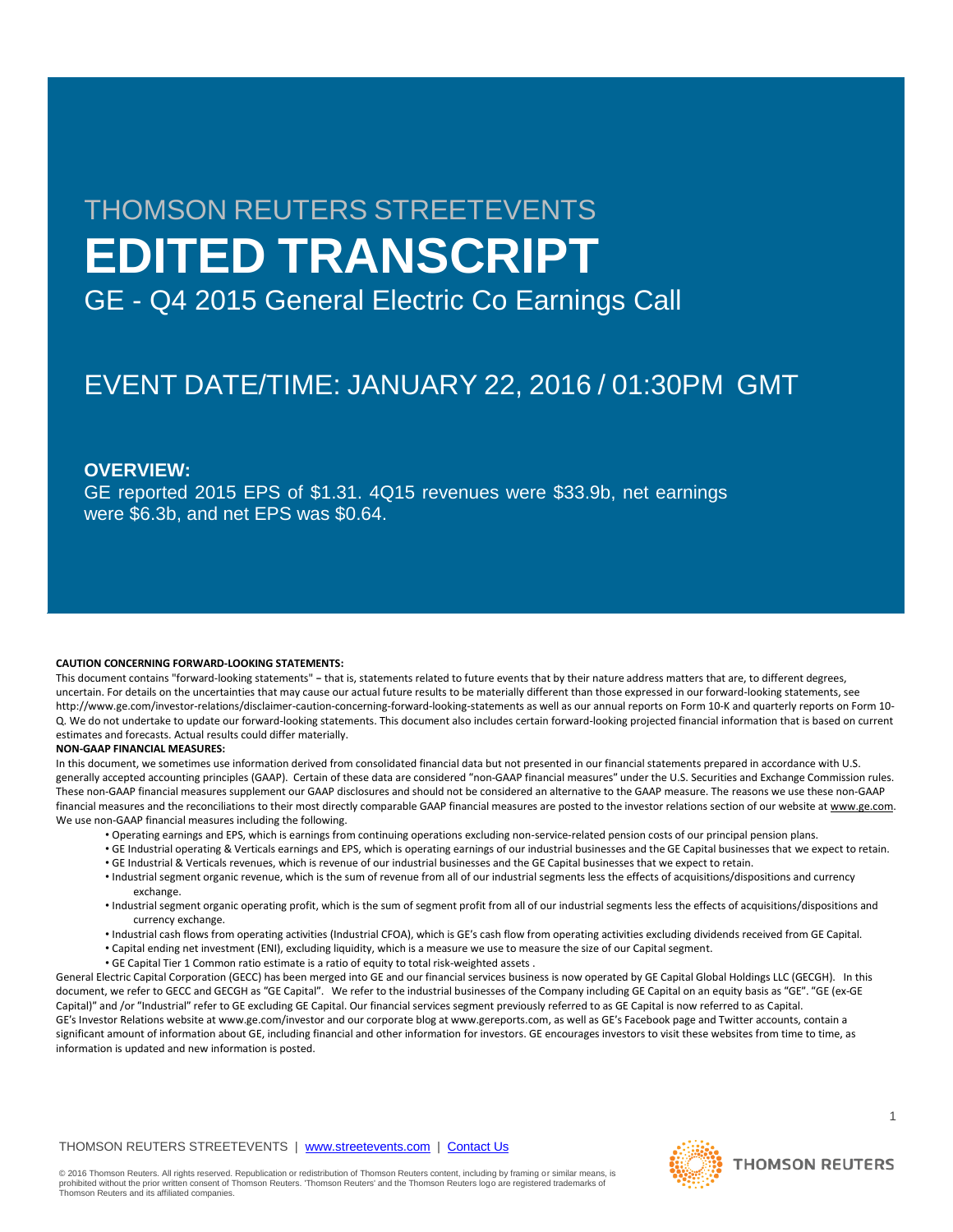# **C O R P O R A T E P A R T I C I P A N T S**

**Matt Cribbins** *General Electric Company - VP Investor Communications* **Jeff Immelt** *General Electric Company - Chairman, CEO* **Jeff Bornstein** *General Electric Company - SVP, CFO*

# **C O N F E R E N C E C A L L P A R T I C I P A N T S**

**Scott Davis** *Barclays Capital - Analyst* **Julian Mitchell** *Credit Suisse - Analyst* **Andrew Kaplowitz** *Citigroup - Analyst* **Andrew Obin** *BofA Merrill Lynch - Analyst* **Joe Ritchie** *Goldman Sachs - Analyst* **Steven Winoker** *Bernstein - Analyst* **Jeffrey Sprague** *Vertical Research Partners - Analyst* **Deane Dray** *RBC Capital Markets - Analyst* **Shannon O'Callaghan** *UBS - Analyst* **Nigel Coe** *Morgan Stanley - Analyst*

# **P R E S E N T A T I O N**

### **Operator**

Good day, ladies and gentlemen, and welcome to the General Electric fourth-quarter 2015 earnings conference call. (Operator Instructions) My name is Ellen and I will be your conference coordinator today. (Operator Instructions) As a reminder, this conference is being recorded.

I would now like to turn the program over to your host for today's conference, Matt Cribbins, Vice President of Investor Communications. Please proceed.

#### **Matt Cribbins** *- General Electric Company - VP Investor Communications*

Good morning and thanks for joining our fourth-quarter 2015 webcast. Earlier today we posted the press release, presentation, and supplemental on our Investor website at www.GE.com/investor. As always, elements of this presentation are forward-looking and are based on our best view of the world and our businesses as we see them today. Those elements can change as the world changes.

Today I'm joined by our Chairman and CEO, Jeff Immelt, and our CFO, Jeff Bornstein. Now I'd like to turn it over to Jeff Immelt.

### **Jeff Immelt** *- General Electric Company - Chairman, CEO*

Thanks, Matt. Let me start with some thoughts on the macro environment and GE's fit in it. For the last few years I've talked about a slow growth and volatile economy. This is still my view.

In the fourth quarter, across our own large industrial footprint our orders grew by 1% organically, and our backlog is at a record of \$315 billion, up 7% organically. Our biggest Industrial business, which is Power, had organic orders growth of 29% in the quarter. I have a difficult time reconciling this with the mood that is in the markets.

Clearly, oil pricing is a concern and will have an impact. But our organic orders growth in the Middle East were up 14% in the quarter, so economic activity is ongoing.

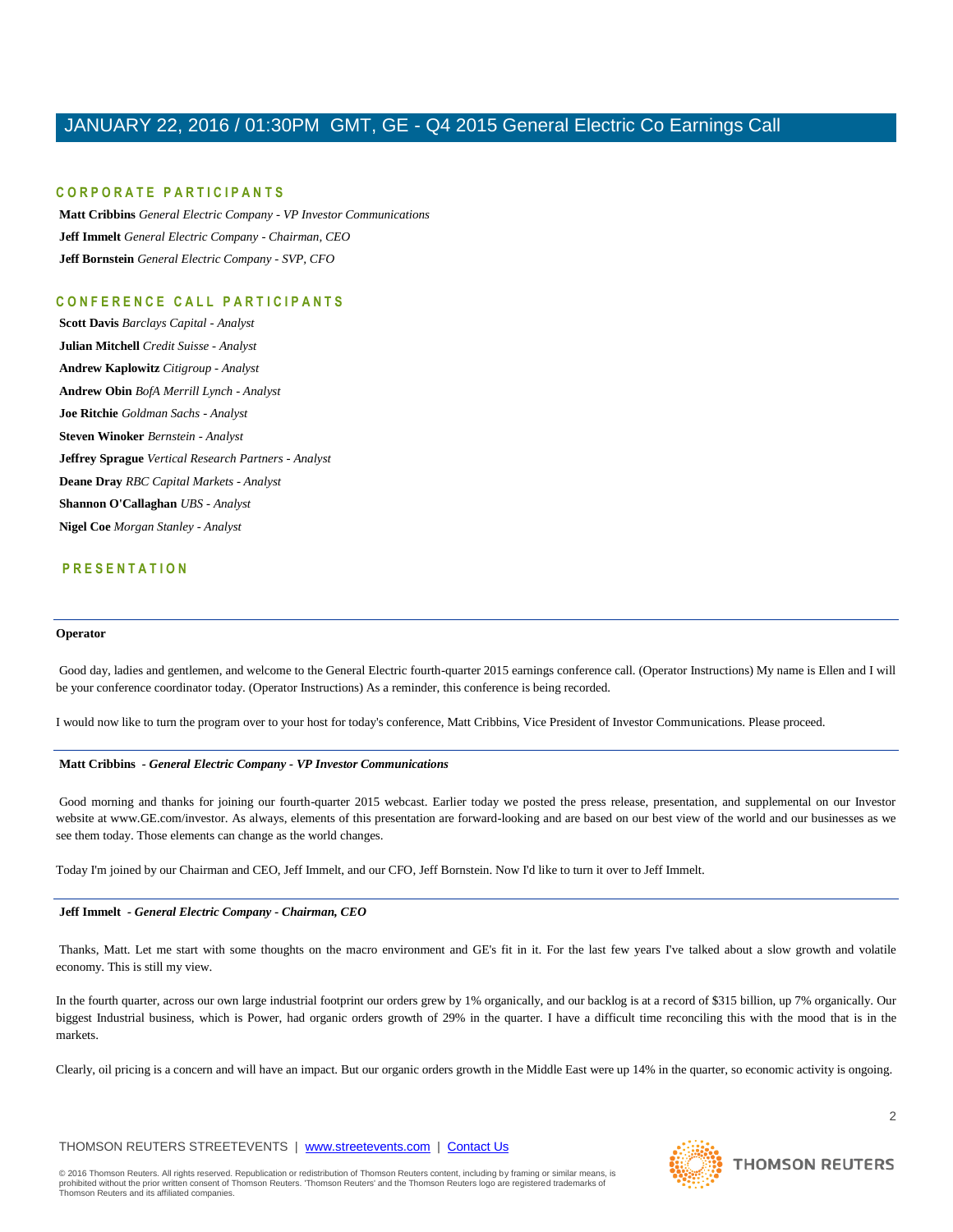I know there is a concern about emerging markets in total, but our organic growth was up 7% in the quarter, ex-Alstom, and our business in China grew slightly organically in the year and backlog grew by 11%. So we're seeing a lot of economic volatility, but there's still enough business out there for GE to hit its goals.

The GE team had a good quarter in a volatile environment. Total operating EPS was \$0.52, up 27%; and Industrial EPS was \$0.47, up 27%. Orders were up slightly and organic growth was down slightly versus a year ago.

Total Industrial margins expanded by 80 basis points, and 2015 CFOA grew by 8% to \$16.4 billion. Industrial profit expanded by 3% organically.

We hit or exceeded all of our goals in 2015. Organic growth was up 3%, with 80 basis points of margin expansion, leading to 7% organic profit growth.

EPS was \$1.31, up 17%. We achieved this despite having \$0.05 of FX headwind.

The Verticals hit their plan, and Capital returned \$4.3 billion to the Parent. Our cash and free cash flow execution was ahead of plan. We returned \$33 billion to investors, including the excellent execution with Synchrony.

We also executed a massive amount of portfolio change in the year. GE Capital exits are ahead of plan, with \$157 billion of signings to date.

The impact of Alstom was flat on EPS, slightly better than expected. Alstom had an impact on several segments, and Jeff will take you through those results; but on balance we like what we see in Alstom.

Last week we announced the disposition of Appliances to Haier for \$5.4 billion. This will create an attractive gain and allow us to significantly increase our restructuring targets in 2016.

So we're committed to our 2016 framework in the face of macroeconomic volatility.

Now for orders. Orders grew by 3%, which was up 1% organically. And as I said earlier, our backlog is \$315 billion, up 7% ex-Alstom. Alstom added \$29 billion to our backlog.

Services grew by 5%, which was up 3% organically. Equipment grew by 2%, which was down slightly organically.

Service orders were strong. Power Gen Service orders grew by 13% ex-Alstom, and Commercial Aviation Service orders were up 14%. Healthcare Service orders were up 3%, and Alstom orders were \$2.6 billion.

We had some nice wins with Alstom in China on the Hydro business, several combined-cycle gas turbine power plants, with richer GE content and the Hinkley Point nuclear steam turbine in the United Kingdom.

On the products side of GE we also had some solid highlights. Two I'll call out.

Power booked 12 H-turbine orders in the quarter, and we now have 33 in backlog; in addition we have another 49 technical selections. In Healthcare, our MR orders grew by 18% in the quarter and our bioprocessing grew by 16% in the quarter. So great results by those businesses.

Globally, orders were generally positive, growing 8% in total and 12% in the growth regions. As I said earlier we had strength in the Middle East and ASEAN and India, and Latin America was also decent. Including Alstom, China was up 15% in orders in the quarter, and backlog grew by 16% to \$21 billion.

Order pricing was up 0.9% in the quarter, and we have good pricing momentum in both Aviation and Power. So overall, our backlog and orders pricing gives us high visibility as we approach our organic growth targets in 2016.

Let's talk about the execution of the team and what you saw in the segment results. Overall the team executed in a tough environment: in the quarter organic growth was down slightly, but for the year organic growth was up 3% with seven of eight segments growing. Service remains steady, up 5% in the year and 4% in the quarter organically.

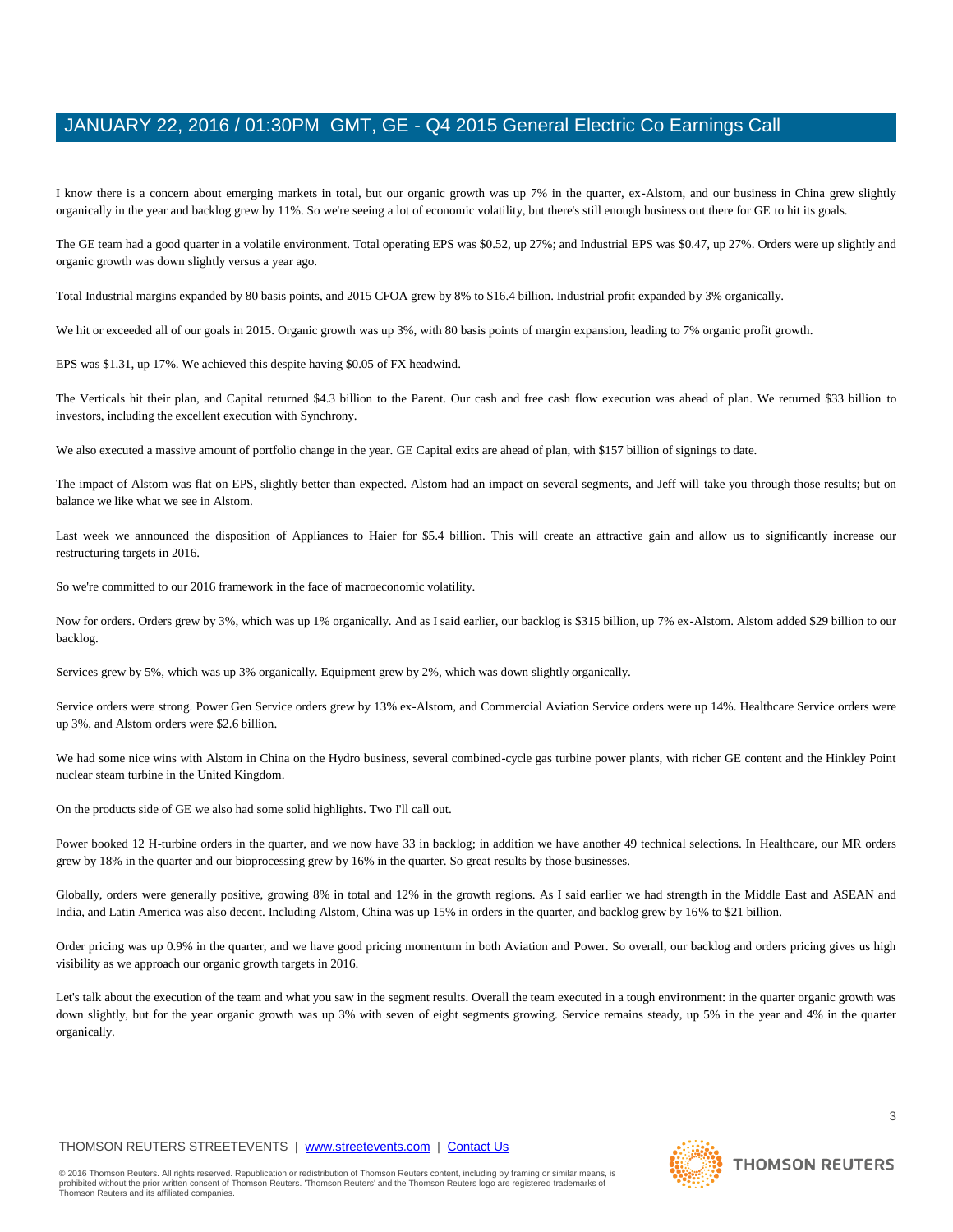The Oil & Gas team I'd really like to call out, because I think they executed very well in 2015. With a 7% decline in revenue, their organic operating profit grew by 1%, and this is ahead of what we said last year. Our team executed on restructuring, they improved their value gap, and they invested in the core franchise, and we expect the team to continue to execute in 2016.

Looking at revenue in 2016, let me just give you a few metrics and some things to think about. We primarily ship from backlog, so orders and backlog growth matter.

In 2015, six of seven businesses grew backlog, some substantially. When we do our analytics around convertible backlog and business performance, we see a path to 2% to 4% organic growth for 2016 even with a very difficult Oil & Gas market.

The most robust part of our business is Service. Service backlog grew by 16% in 2015, and we expect another year of 20%-plus growth in our Digital applications. Both these support sustained growth in Services.

We had another strong quarter and year in margins. For the year, Industrial margins were up 80 basis points at the segment level and 110 basis points overall. Services were up 40 basis points, and Equipment was up 20 basis points.

We continue to make good progress on value gap, up more than \$450 million on the year, and cost productivity. Mix was favorable in the quarter, and in addition we have solid momentum for cost-out.

Again, due to the higher Appliances gain, we can do a record level restructuring in 2016 to fortify our framework. Specifically, we believe we can execute on an incremental \$1.7 billion in the year, which should yield incremental benefits.

Last year we discussed a new compensation plan that was aligned with investors and delivered results. I'm convinced that this incentivized our team to deliver superior results in 2015, and we have set our 2016 targets to drive our framework. Our strategy and business model is paying off, and we believe we can deliver strong performance in the face of economic volatility.

Now for cash. CFOA grew for the year by 8%. Industrial free cash flow grew by 4%, and total free cash flow grew by 14% to \$13.5 billion. Total year core Industrial cash flow, ex-Alstom, was \$12.6 billion, up 3%. Total year free cash flow conversion was 85%, in line with our expectations.

GE Capital dividends were \$4.3 billion for the year, and we're still on track for \$18 billion of dividends to the Parent in 2016. The balance sheet is very strong, and the price for Appliances was a pleasant surprise. The business had been improving, and there was strong interest in the business; and a price of \$5.4 billion gives us more than \$1.3 billion of incremental cash.

For capital allocation, we returned \$33 billion in the year, including Synchrony. Looking at 2016, we're still on track to return \$26 billion to investors in dividend and buyback.

Before I turn it over to Jeff, let me reflect a little on the Alstom results. We've integrated two months of revenue, all of the deal-related costs, and the impact of the joint ventures -- all for the first time. There's inherent complexity as we go through it, so bear with us; but in general, I would say the business and our outlook and our execution are on track, and we're still excited about Alstom.

### **Jeff Bornstein** *- General Electric Company - SVP, CFO*

Thanks, Jeff. I'll start with the fourth-quarter summary. Revenues were \$33.9 billion, up 1% in the quarter. Industrial revenues including Corporate were up 3% to \$31.3 billion.

You can see on the right side that Industrial segments were down 1% reported and down 1% organic. Alstom revenue of \$2 billion in the quarter was offset by \$1.3 billion of foreign exchange and dispositions of \$700 million.

Industrial operating plus Verticals EPS was \$0.52, up 27%. That's driven by Industrial up 27% and Verticals flat. The operating EPS number of \$0.31 includes other continuing GE Capital activity, including headquarter runoff and other exit-related items I'll cover in more detail shortly.

\$0.26 of continuing EPS includes the impact of non-operating pension; and net EPS of \$0.64 includes discontinued operations. The total disc-ops impact was a positive \$3.7 billion, driven by the \$3.4 billion gain from Synchrony and earnings from the businesses held in sale.

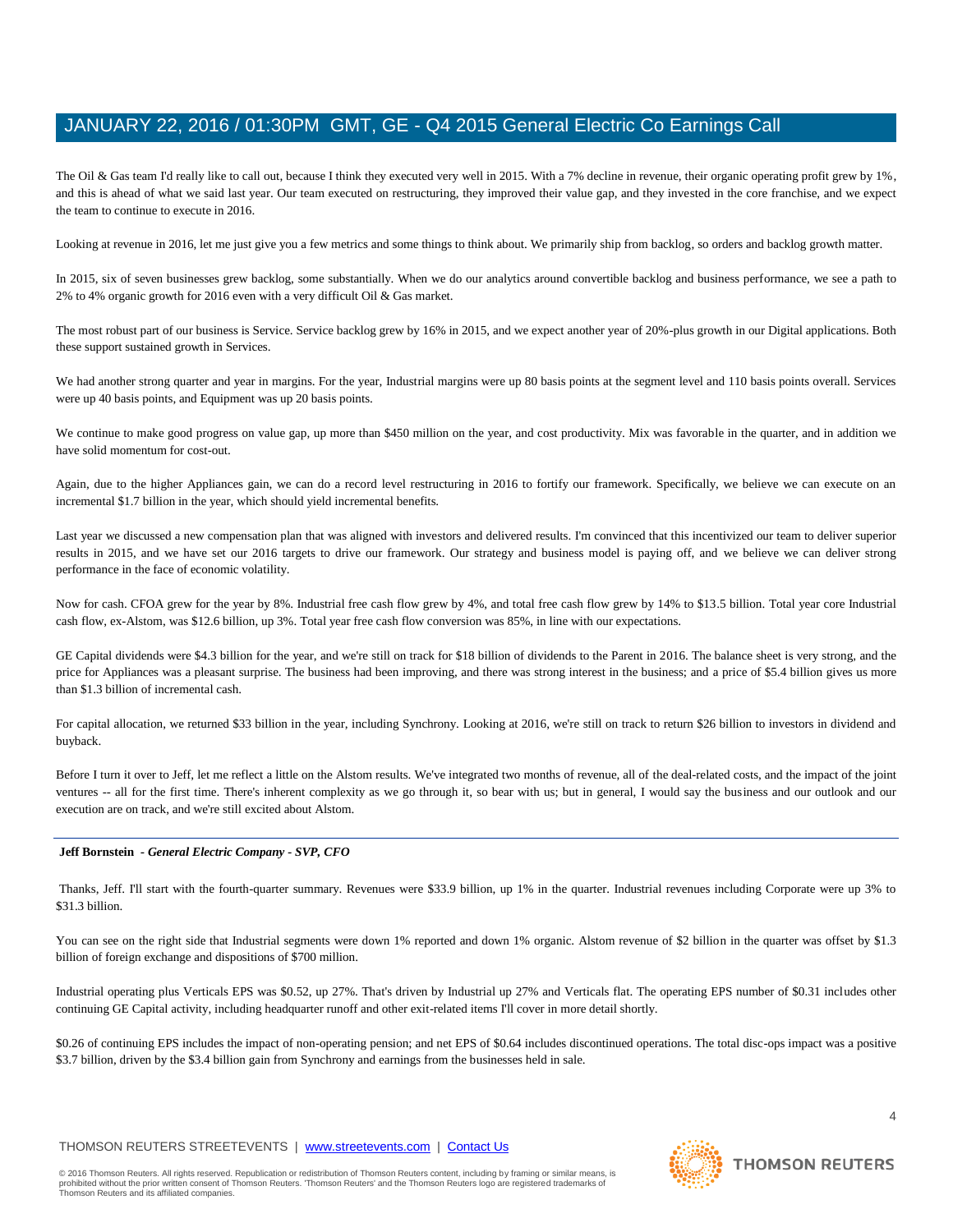As Jeff said, we generated \$16.4 billion of CFOA for the year; that's up 8%. Industrial CFOA was \$12.1 billion, down 1%, but up 3% when you exclude Alstom's CFOA and taxes associated with the disposition of Signaling.

The GE tax rate was 5%, bringing the total year rate to 14%. The tax rate in the quarter was driven by the Appliances transaction moving into 2016; tax benefits associated with integrating our existing Service business with Alstom's business in Switzerland; higher tax benefits, principally on the Signaling gain we had in the quarter; and legislation making the US research credit permanent.

The reported GE Capital tax rate in the quarter of 39% reflects a tax benefit on a pretax loss. The tax rate for the Vertical businesses was a negative 13%, reflecting reduced income at EFS and international tax benefits that will diminish as we complete the GE Capital exit plan. Going forward as we complete the exit we expect GE Capital Vertical tax rate to be approximately 10%.

On the right side of the segment results, as I mentioned, Industrial segment revenues were down 1% reported and down 1% organic, with foreign exchange and dispositions offsetting Alstom. The foreign exchange was a \$1.3 billion drag on Industrial segment revenue and a \$163 million impact on Industrial segment op profit.

The Power, Renewables, and Energy Management businesses were impacted by the Alstom acquisition, and I'll walk you through the impact on the next page.

At the December outlook meeting we said we would present Industrial results including Corporate operating costs. On that basis, Industrial op profit for the quarter was down 6% recorded, but up 3% organically on strong Corporate cost performance.

To give you context on the quarter, organic revenue at down 1% was a little over \$1 billion lower than we expected. This was driven by Power, lower by about \$350 million on expanded scope and BOP, aero, and reciprocating engines that did not close in the quarter; about \$400 million in Renewables, on lower wind turbines, which I'll cover more on shortly; and \$300 million of softness in Oil & Gas; and \$100 million of softness in convertible orders in our Energy Management business.

Most of the \$1 billion was timing, and we expect it to convert in 2016. For the full year, organic revenue was up 3%.

What's laid out on this page is the impact of Alstom on the Power, Renewables, and Energy Management businesses. You can see the reported op profit of the businesses in the first column, the impact of Alstom in the middle column, and the op profit and the Vs excluding Alstom on the right.

Power on a standalone basis would have been down 5%; Renewables would've been down 54%; and Energy Management would have been up 4%. The outsized impact of Alstom in Energy Management business is due to the JV structure of Digital Energy and the Alstom Grid business.

We contributed positive earnings from Digital Energy to Alstom's business that had negative earnings. Remember, this is a 50-50 JV and we consolidate 100% of the revenue but record only 50% of the earnings.

In the case of Energy Management, the 17% organic V reflects the organic performance for the Power Conversion and Industrial Solutions business, which is how we report organic for this segment going forward. The organic V including Digital Energy would have been plus 19%.

In the quarter, the EPS impact of Alstom was breakeven, with a pretax loss of \$234 million in the segment and an additional \$160 million of deal cost and accounting items at Corporate offset by positive tax benefits.

Revenue was \$2 billion and orders were \$2.6 billion. As we look to 2016, no change to the guidance we gave you of \$0.05 of EPS from Alstom.

Next I'll do the earnings walk as we've been doing for the last number of quarters so you understand the dynamics clearly on what's going on in earnings. Starting with the first column on the left and working down, Industrial operating net income was \$4.6 billion and Vertical income was \$438 million, for total Industrial plus Verticals operating earnings of \$5.1 billion.

On the Other GE Capital line, we incurred \$2.1 billion of cost in the quarter. This was driven by restructuring charges, the preferred dividend payment, headquarter runoff, operating expenses, and excess interest costs. We also took an impairment of about \$800 million related to the Homer City power plant asset, which I'll cover more on, on the GE Capital page.

As a result, total operating earnings were \$3 billion. Including nonoperating pension costs, continuing earnings were \$2.6 billion.

We had a \$3.7 billion of income in discontinued operations, principally related to the Synchrony gain. Adjusting for these items, net earnings for the quarter were \$6.3 billion.

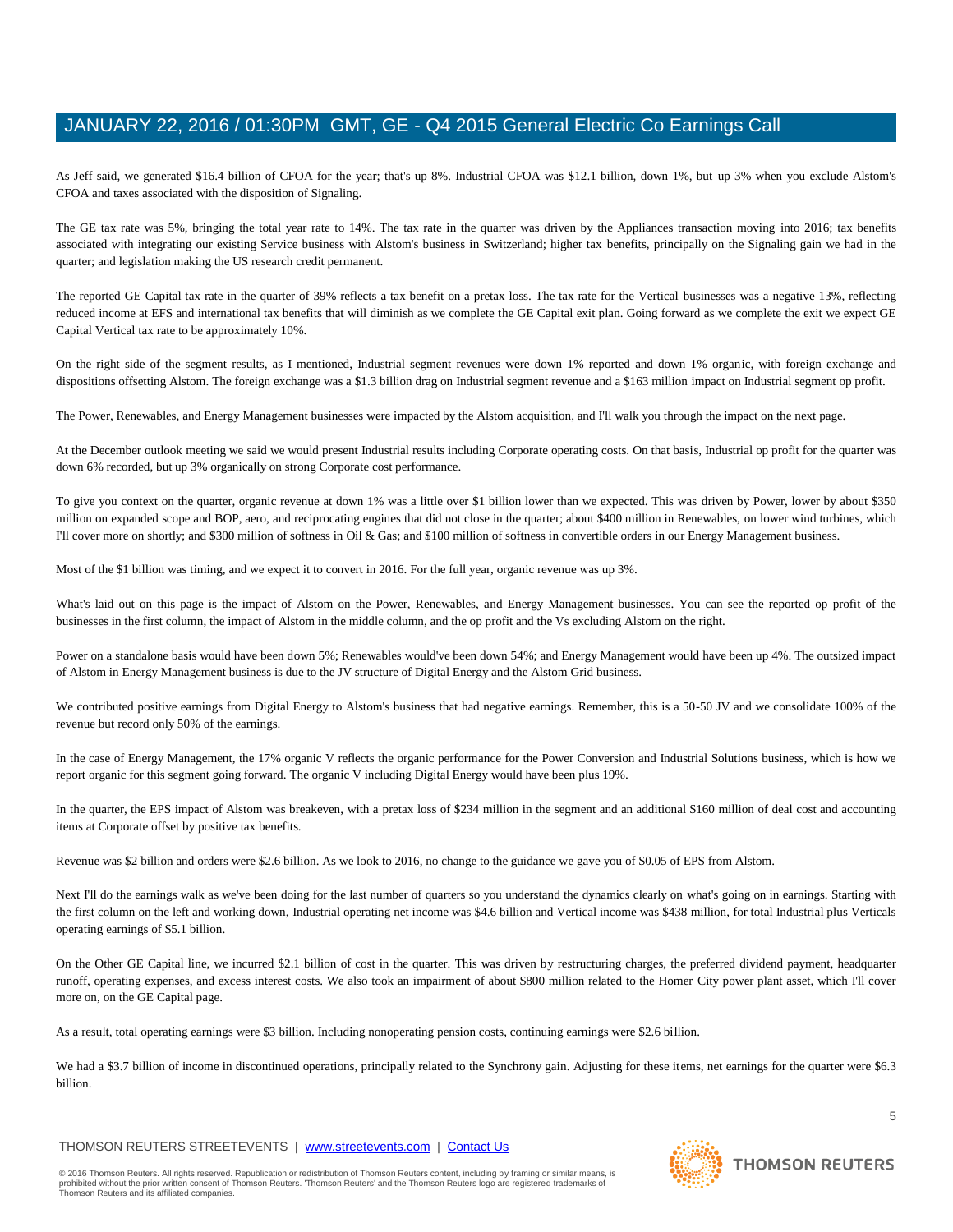In the center and the far right columns you can see the associated EPS numbers and their variance versus prior year.

On the next page, Industrial other items for the quarter, we had \$0.04 of charges related to Industrial restructuring and other items that were taken at Corporate. Charges were \$567 million on a pretax basis, with \$160 million of those charges related to the Alstom deal costs and accounting items.

We also had \$1 billion of Industrial gains in the quarter which equated to \$0.08 of EPS at the transactional tax rates. The pretax Signaling gain was \$622 million, and the Appliance breakup fee was \$175 million. Additionally, we sold our embedded controls business in Energy Management and our Clarient business in Healthcare.

On the bottom of the page you can see the total year restructuring gains profile. We incurred restructuring charges of \$0.12 and had gains of \$0.11, for a net charge of \$0.01 for the year. This was \$0.02 better than we communicated in December, driven by about \$0.01 of lower restructuring, primarily Alstom-related, and slightly higher gains driven by predominantly tax at the transaction level.

For 2016 we expect gains in restructuring to largely offset for the year. However, there will be a quarterly variability in the timing.

As Jeff mentioned, we signed the Appliances transaction, which we expect to contribute about \$0.20 of gain midyear this year. That, combined with some smaller transactions, should yield gains of about \$0.25 in 2016.

We will use this opportunity to continue to invest in improving the Industrial margins and costs. This will benefit us not only in 2016 but will position us well for 2017 and 2018.

Now I'll go through the segments, starting with the Power business. With the combination of Alstom into the Power segment, we have reorganized some of the subbusinesses, so I'll take a minute to walk through these changes.

First, the Thermal business was renamed Gas Power Systems. This business includes gas turbines and steam and generators for combined-cycle applications. Additionally, we move the Equipment side of our aero turbines business to Gas Power Systems.

Second, the Power Services business includes our PGS business and services related to aero turbines. The Distributed Power business now includes just our reciprocating engines and the Service businesses for Jenbacher and Waukesha. Additionally, as you know we have a standalone steam business that we acquired from Alstom.

Moving to the financial results, orders in the quarter of \$9.6 billion, including \$1 billion of Alstom orders, grew 40%. Excluding Alstom, orders were \$8.6 billion, up 25%, with Equipment orders up 46% and Services up 8%.

Within Equipment orders, Gas Power Systems was higher by 60%, ex-Alstom. The increase was driven by orders for 55 gas turbines versus 41 last year and expanded scope including BOP for a large Saudi 7F order.

In the fourth quarter, we took new orders for 12 H-turbines versus two last year: five units in the US, four in Pakistan, and three in Asia. Our H backlog now totals 33, with an additional 49 technical selections for a total of 82 units.

Aero turbine orders were down 14% on 43 units versus 50 last year. Distributed Power engines were lowered by 12%, with weakness in Waukesha gas compression partly offset by strong orders in Jenbacher. Equipment OPI was strong at 6.7%, driven by H-turbine demand.

Service orders excluding Alstom grew 8% on higher installations, growth in multiyear contracts, and strong upgrades. AGP sold 42 for the quarter versus 26 a year ago, bringing total year orders on AGPs to 119.

Alstom orders, as I mentioned, totaled \$1 billion, including two steam turbines and six HSRGs, one in conjunction with GE orders.

Ex-Alstom, Equipment backlog ended at \$8.3 billion, up 15%. Service backlog grew 4% to \$53 billion. In total, Power backlog ended the year at \$62 billion ex-Alstom, and \$77 billion with Alstom.

Core GE revenues were \$6.2 billion, down 10%, and down 7% organically. Equipment revenues were down 25% driven by fewer gas turbine shipments, foreign exchange, and lower balance of plant.

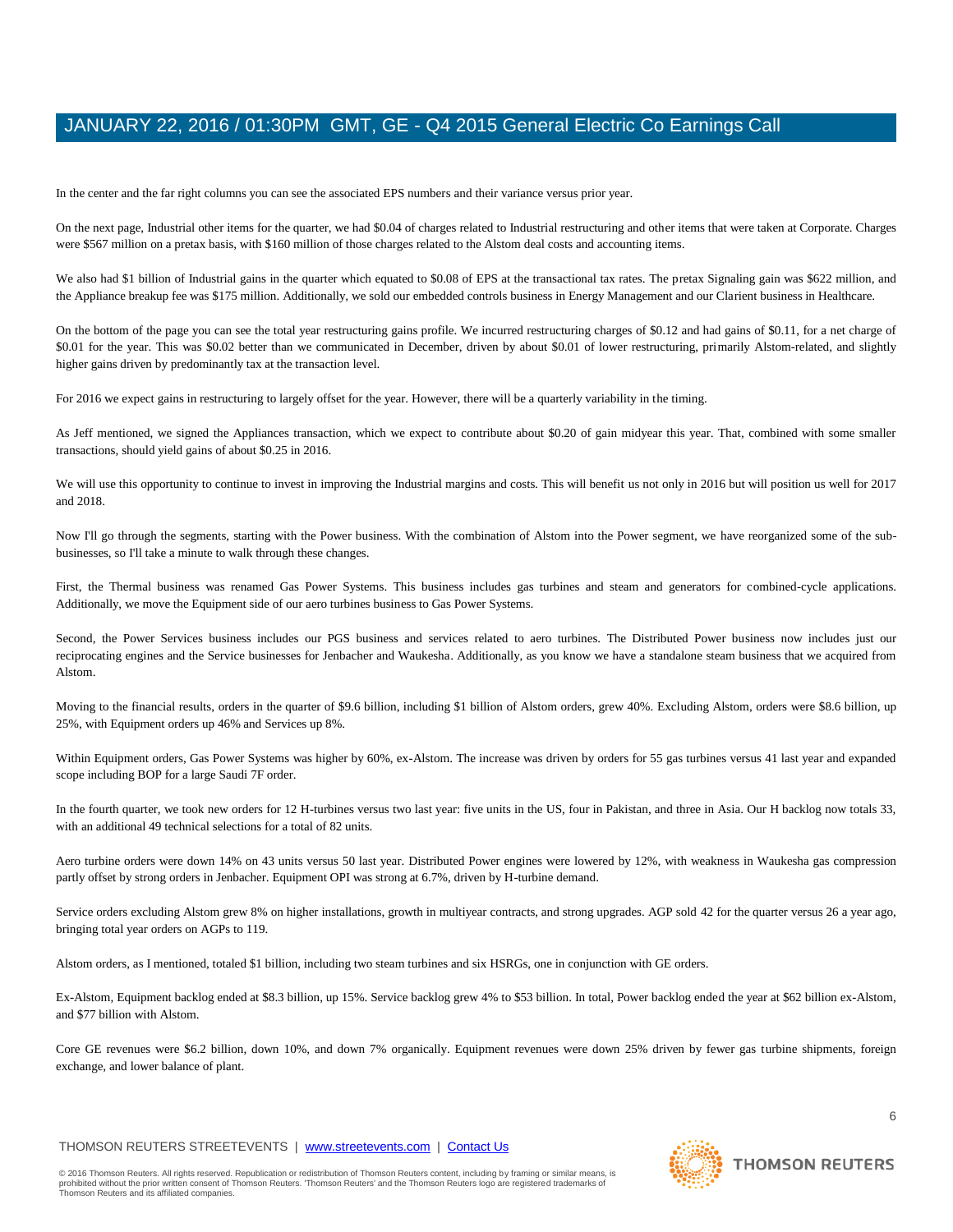In the quarter, the business shipped 28 gas turbines versus 44 a year ago. Total year shipments were 107 units. Lower units and lower BOP were driven by no repeat of the large Algerian deal in the fourth quarter of last year.

Service revenues were up 1%, driven by Power Services up 8%. AGPs were 35 in the quarter versus 24 a year ago, bringing total shipments to 104 for the year.

Strength in Power Service was partly offset by lower Distributed Power Service, down 15%. Alstom revenues in the quarter totaled \$917 million, with \$255 million from Equipment and \$662 million from Services.

GE core operating profit was \$1.7 billion, down 5%. The decrease was driven by lower volume and partially offset by positive value gap. Margins improved 140 basis points in the quarter.

Alstom operating profit was a loss of \$80 million, reflecting operations, deal costs, and accounting adjustments. Given the scale of the Alstom consolidation on our first close, things went reasonably well. The core business came in a little lower on revenue than expected, driven by the timing of BOP and aero engine shipments; however, orders were better than expected on strong demand for both H and F products, particularly in Saudi and Pakistan.

2016 is a big execution year, with the Alstom integration, shipping approximately 24 H-turbines, and executing on our product cost strategy. In total, we expect to ship 110 gas turbines and 125 AGPs, with 60% to 65% of these units shipping in the second half of the year in 2016.

Next, I'll cover Renewables. Total Renewable orders were \$2.5 billion in the quarter, up 1%. Excluding Alstom, orders were \$2 billion, down 18%, and down 10% exforeign-exchange.

We took orders for 827 wind turbines versus 1,251 a year ago in the quarter. The decline was a result of lower US orders, partly driven by the strength in the fourth quarter of last year related to the PTC extension. This year, the PTC extension includes a multiyear phaseout.

Orders were also impacted by the shift from the 1.X product line to the new 2.X and 3.X products that drive fewer units but more megawatts. Additionally, we had three deals delayed to 2016 for a total of 240 turbines or about \$550 million of orders.

Orders outside the US were up 19% ex-FX, and down 2% reported, with strength in Europe, the Middle East, and South Asia. Backlog in the Renewables core business ended at \$7.1 billion, up 27% year-over-year.

Alstom renewable orders were \$469 million in the quarter, with a large Hydro win of \$400 million in China at the Three Gorges project. Alstom added \$5.3 billion of backlog to the Renewables business.

Renewables revenue for the fourth quarter totaled \$1.9 billion, lower by 16% and down 8% ex-exchange. The legacy GE business had revenue of \$1.9 billion, down 20% reported and down 12% ex-foreign-exchange.

Core unit shipments were 847 in the quarter versus 1,081 last year. This was lower than expected as two deals for 165 turbines pushed into 2016.

Operating profit ex-Alstom was \$125 million, down 54%. The decline was attributable to lower volume of 234 units, negative mix from the new 2.X product as we come down the cost curve, and foreign exchange. Alstom op-profit was a loss of \$69 million.

In 2016 we expect to ship about 3,050 onshore turbines including 250 of Alstom wind units. As Jeff discussed earlier, 2016 organic revenues should be high singledigits to low double-digits depending on the mix of units shipped. Core op-profits should be flat to up slightly as the business is focused on improving the cost curve for the new 2.0 and 3.0 megawatt product launches and delivering \$100 million of Alstom cost synergies.

Next on Aviation, global passenger air travel continues to grow robustly, up 6.7% November year-to-date. Both domestic and international markets are strong, particularly in the Middle East and Asia Pacific. Air freight volume grew 2.3% November year-to-date.

Orders in the fourth quarter of \$6.8 billion were down 16%. Commercial engine orders were down 47%, as expected. We booked \$1.9 billion of engine orders, including \$100 million of GE90, \$600 million of GEnx orders, \$400 million of LEAP CFM orders, and \$500 million of CF6 orders.

Commercial Equipment backlog ended the year at \$29.5 billion, up 11%. Military Equipment orders of \$353 million in the quarter were higher by 2 times on a large Navy F414 order.

# THOMSON REUTERS STREETEVENTS | [www.streetevents.com](http://www.streetevents.com/) | [Contact Us](http://www010.streetevents.com/contact.asp)

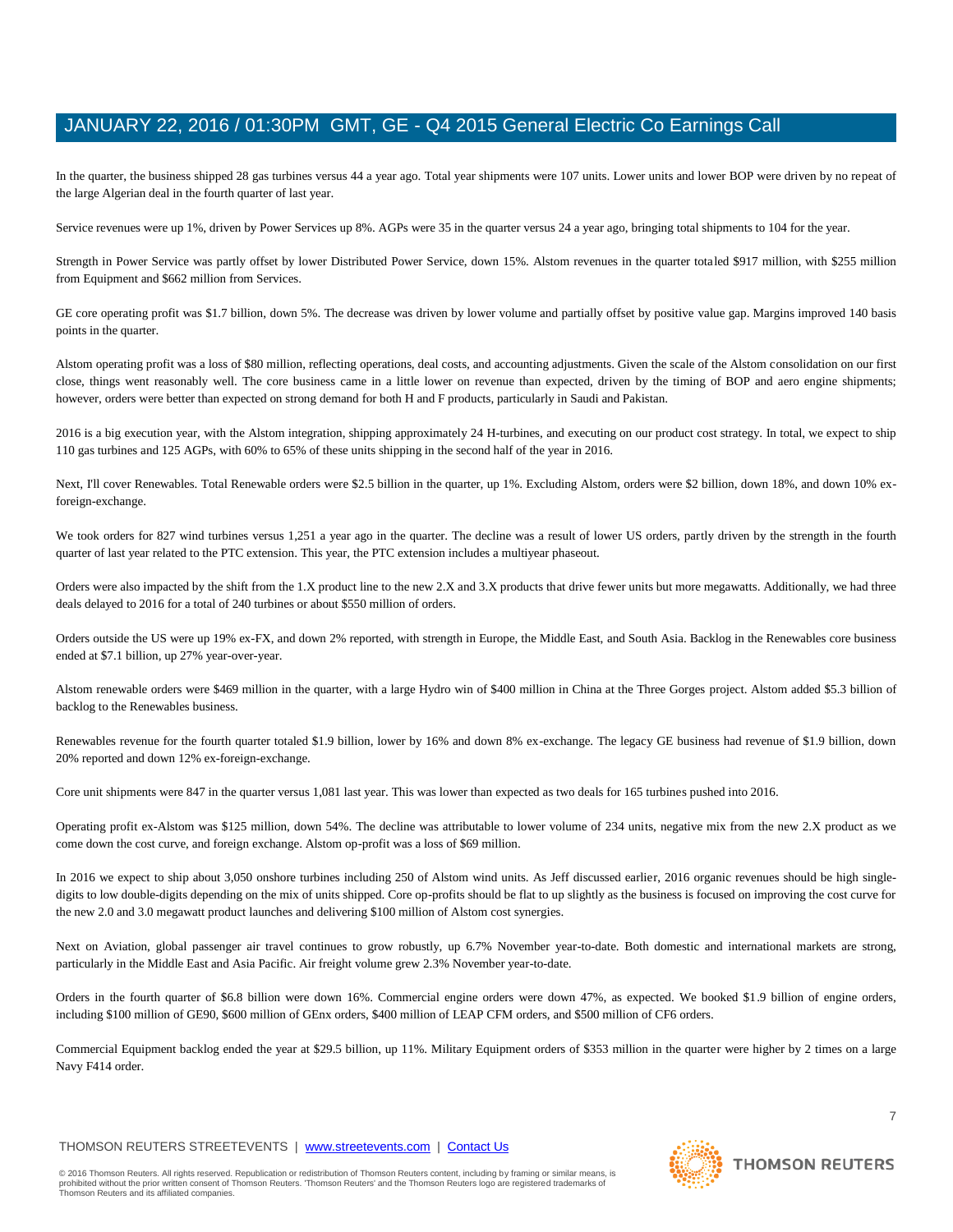Service orders were higher by 9% with strong Commercial Spares orders, up 10% to \$39 million a day. CSAs were up 24% in the quarter.

Military services were down 20%. Services backlog ended the year at over \$116 billion, up 15% versus last year.

Revenues of \$6.7 billion were up 5%, with Commercial Equipment revenues down 5%. We shipped 59 GEnx units versus 77 last year, driven by schedule. We have no delinquencies to Boeing.

Military Equipment revenue was down 1%, and Services revenue was up strongly at 18% driven by Commercial Services up 24%. Operating profit grew 12% on strength in Services, positive value gap, and good cost productivity. Operating margin rates improved 160 basis points.

The Aviation team delivered another solid execution year. For the year, revenues grew 3%, operating profit grew 11%, and margins expanded 160 basis points.

Our share on each of our engine platforms is very strong, and the LEAP launch remains on track for midyear. We expect another solid year from David Joyce and the team at Aviation.

Next is Oil & Gas. This segment continues to operate in a very difficult environment, and we continue to be focused on being hypercompetitive on new opportunities and very aggressive on the cost structure.

For the fourth quarter, orders of \$3.3 billion were down 35%, and down 28% organically. Equipment orders were down 52%, or 44% organically.

All segments had lower orders driven by delays and reduced CapEx spending, with the exception of our Downstream platform, which grew orders 51% reported and up 84% organically. For the other segments on a reported basis, Subsea was down 49%, TMS was down 78% and Surface was down 65%.

Service orders were down 17%, and down 13% organically. On a reported basis, TMS was down 24%, Surface was down 29%, Subsea was down 35%, and M&C was down 8%, partly offset by Downstream which grew service orders by 20%.

Not included in orders but included in backlog, TMS signed four new long-term service agreements totaling \$1.5 billion in the quarter. Total backlog ended the year at about \$23 billion, which was down 9% versus last year, and down 4% ex-exchange.

Revenues in the quarter were down 16% reported and down 6% organic. Foreign exchange reduced revenues \$437 million in the quarter.

Equipment revenues were down 21% reported and 12% organically. By business, Surface was down 49%, TMS down 18%, Subsea down 15%. Organically, TMS was down 8% and Subsea was down 5%.

Service revenues were down 9% and flat organically, with M&C down 5%, offset by TMS up 22% organically.

Operating profit in the quarter was down 19% and down 7% organic. Foreign exchange in the quarter was a \$93 million headwind. The business continued to deliver on cost reductions and deflation, which partially offset the negative volume and price.

Margin rates were down 70 basis points. On an organic basis, margins contracted 10 basis points.

The business executed an early and aggressive cost-out program beginning in 2014, delivering \$600 million of cost-out during 2015. For the year, revenue and op profit were down 5% and up 1%, respectively, and organic margin rates actually expanded 90 basis points.

For 2016 our best view for revenues and op profit continues to be down 10% to 15%, most likely at the bottom end of that range, given the outlook for the industry and our view of volume and price. Our base plan at December outlook called for \$400 million of cost-out in 2016 to get to the \$1 billion run rate over 2015 and 2016. We are working another \$400 million of additional cost-out reductions to offset the likely lower volume and price pressure.

We expect the first half to be tougher year-over-year versus the second half. Lorenzo and his team have executed very well in 2015, and we expect the business will continue to outperform on a relative basis in 2016.

Next up in Healthcare, orders of \$5.2 billion were down 4%, but up 1% organically. Geographically, orders in the US were down 1%; Europe was down 8%, and up 4% ex-FX; and the Middle East region was down 4%, and up 5% ex-FX. China was down 6% reported and down 3% ex-FX.

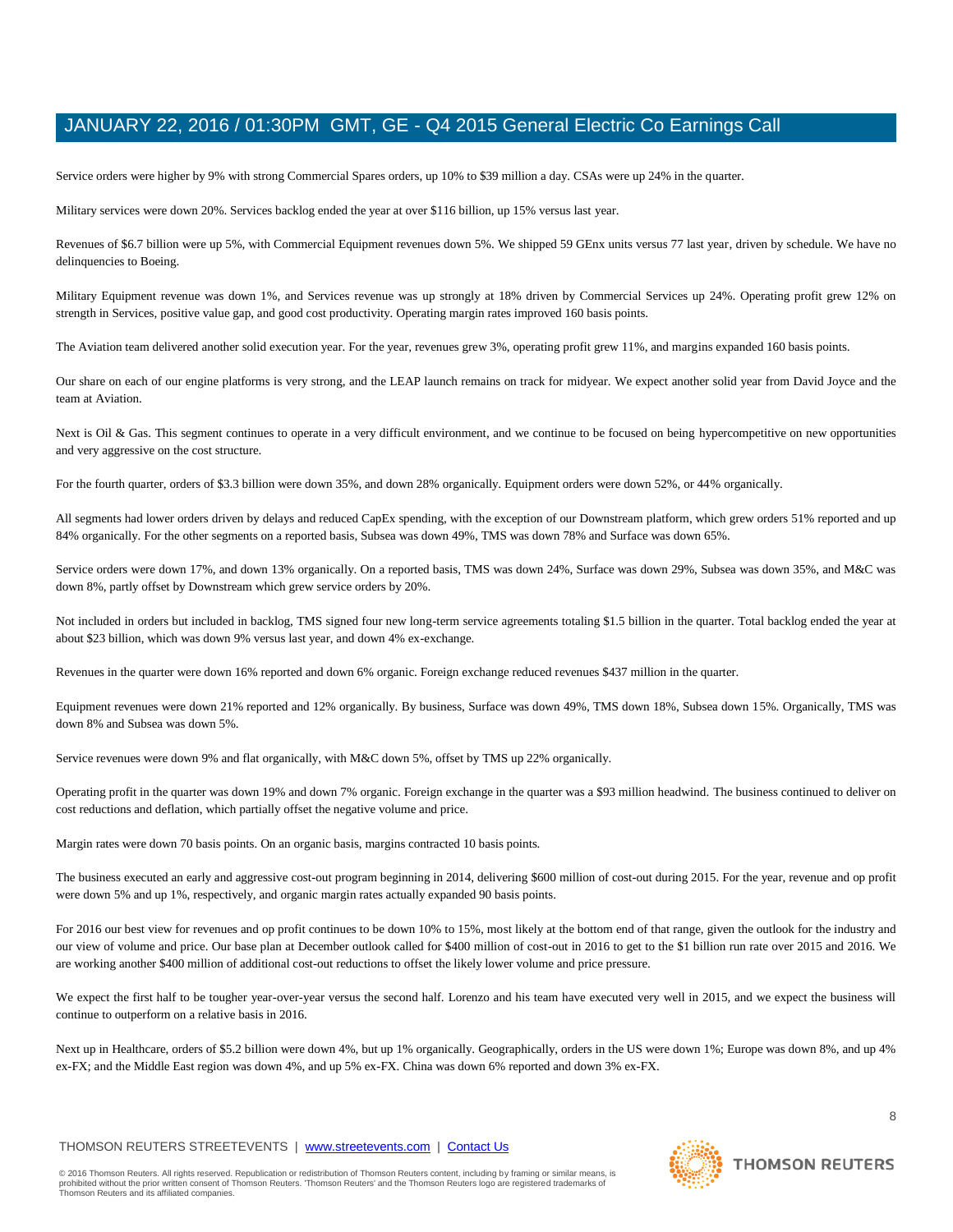Tenders in China continue to improve slowly. Year-over-year, tenders were flat after several quarters of contraction.

In terms of business lines, Healthcare systems orders were down 6% and down 1% excluding exchange. The US was down 2%, driven by lower molecular imaging and x-ray on tough comparisons, offset partially by strong MR, up 33%, and Ultrasound up 5% on new product upgrades.

Europe was down 8% reported, but grew 5% ex-foreign-exchange. Europe was up 5% ex-FX for the year and has seen six consecutive quarters of organic growth.

China orders were down 11% reported and down 9% excluding exchange. Our current outlook for 2016 is for orders growth in China as government tenders begin to rebound.

Life Sciences continued to perform very well. In the fourth quarter, orders grew 2%, up 8% ex-exchange. Within Life Sciences, bioprocess grew 16% ex-FX, with strength in Korea, China, and the US.

Healthcare revenues were down 3% reported, and up 3% ex-FX. Healthcare systems revenues were lower by 4% reported, and up 3% ex-FX. Life Sciences revenues grew 6% excluding exchange.

Operating profit was lower versus the fourth quarter of last year by 4% excluding exchange, and lower by 8% reported. Volume growth and cost productivity were more than offset by price and higher growth investments. Margin rates contracted 100 basis points in the quarter.

In 2016 we expect John and the Healthcare business to improve operationally in terms of earnings and margin rates. Our outlook is for the Life Science business to continue to grow strongly and profitably, and for the HCS business to execute their digital transformation and aggressively reduce product and service costs.

In Transportation, North American carloads were down 6.4% in the quarter, driven by very weak carloads in coal, down almost 20%, and petroleum down 13%. Intermodal volume was also down 1% in the quarter.

For the year, volume was down 2.2% driven by commodities, with intermodal higher by 2%. Lower volume and operational improvements have improved velocity on the rails on average 2.4 miles an hour; that's up 10% versus last year.

For our business, orders in the quarter were very strong, up 66% to \$3.2 billion, driven by equipment orders up 113%. We took our largest order ever of 1,000 locos in India and also secured an order for 100 Tier 4s in the US.

Service orders were down 6% ex-Signaling, on lower overhaul volume driven by increased parked locos. Revenues were up 2% reported and up 11% ex-Signaling. Equipment revenues were higher by 17%, 27% organically, principally driven by locomotives, partly offset by Services down 8% on lower overhauls.

Op profit was higher in the quarter by 18% ex-Signaling, and up 8% reported. Increased loco volume, value gap, and productivity drove earnings higher. Margins improved 100 basis points reported and 120 basis points organically.

The Transportation team delivered a tremendous year. Excluding the Signaling sale, they grew revenues 7%, operating profit 16%, and improved margins 150 basis points. They launched and delivered 425 Tier 4 locomotives on-time, on-cost, and the performance has significantly exceeded customer expectations.

2016 is going to be a more challenging year, with softer demand in the US and in the commodity markets. We shipped 985 locos in 2015 and expect to ship about 800 in 2016.

The team is executing an aggressive cost plan to address the lower volume. We expect the business to be down mid single-digits on op profit in 2016.

On Energy Management, as I mentioned earlier, describing results for Energy Management is complicated by the contribution of our Digital Energy business to the Grid JV.

For financial reporting purposes, we'll report 100% of the Grid JV's orders and revenues but only report 50% of their earnings. Going forward, we will report results on this basis; but all our organic calculations will include only Industrial Solutions and the Power Conversion business.

Orders in the quarter were \$2.6 billion, up 15% reported. Of the \$2.6 billion, \$1.1 billion was from the Grid business, with Alstom contributing \$716 million and Digital Energy business contributing \$342 million. Digital Energy orders were down 10% reported and down 8% organically.

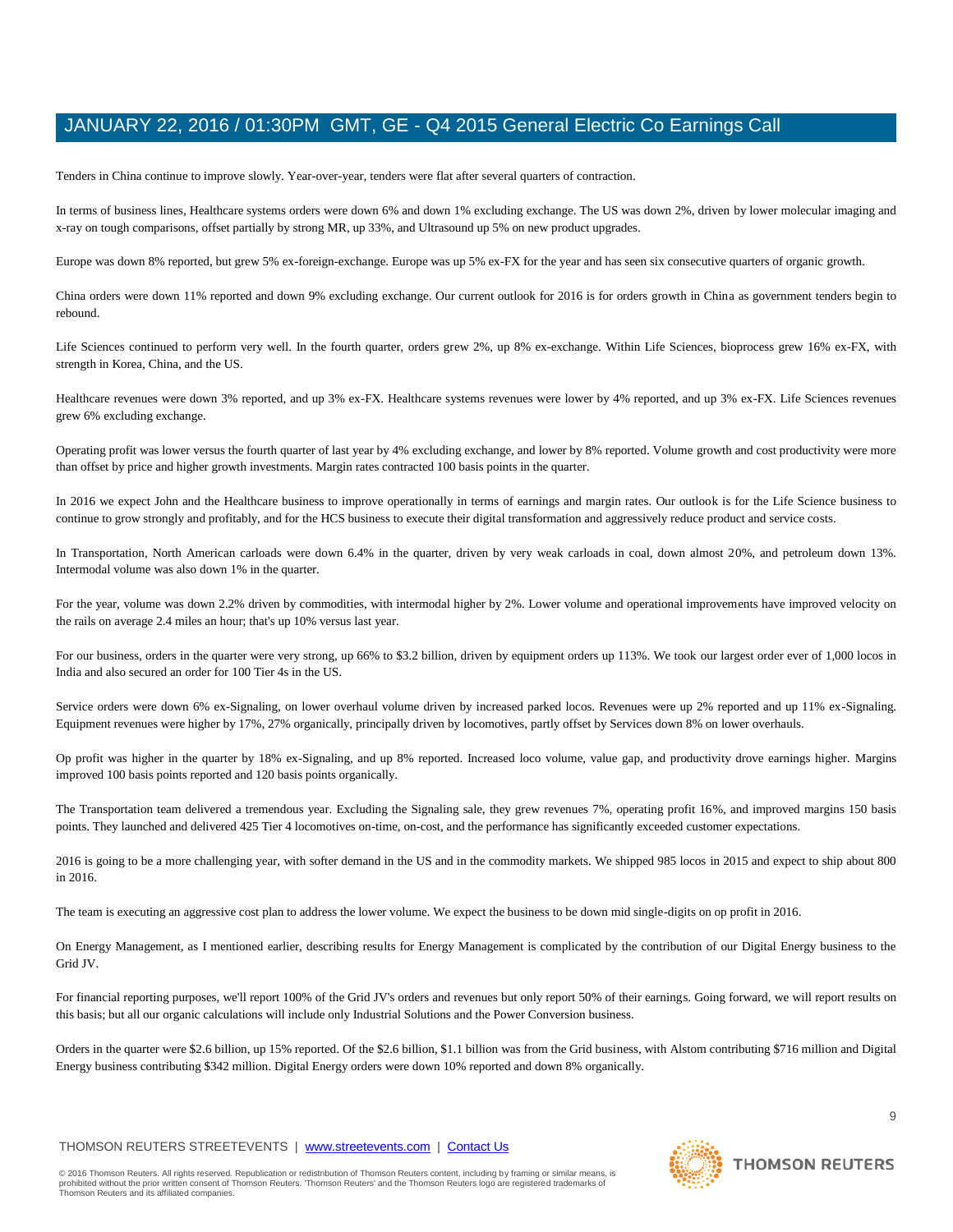Power Conversion orders were down 17%, and down 11% organically on no repeat of large Renewable orders in the fourth quarter of last year. For the total year, Power Conversion orders were very strong up 19% organically.

Industrial Solutions orders in the quarter were down 17% reported and down 11% organically, driven by foreign exchange and dispositions. North America demand in the quarter was weak across all Industrial Solution segments.

Backlog for the quarter ended at \$11.7 billion.

Reported revenues of \$2.4 billion were higher by 20%. Grid Solutions revenue totaled \$952 million, inclusive of \$393 million of Digital Energy revenue.

Industrial Solutions revenues were down 8%, and down 4% organically. Power Conversion was down 6%, but up 9% organically.

Reported op profit for the Energy Management segment was \$33 million, which includes the effects of establishing the Grid JV and Alstom's results. Before the effects of Alstom, as I covered earlier, Energy Management earned \$118 million of op profit, up 4%, driven by productivity and the gain on sale in our meters business, partly offset by lower Industrial Solutions volume.

The contribution of our Digital Energy business to the Grid JV, combined with the Alstom Grid operating results, equaled the loss which we recorded at 50% or \$5 million.

Next we announced last week and Jeff spoke about it earlier, we have an agreement to sell our Appliance unit to Haier, which we expect to close midyear. Fourthquarter results for both Appliances & Lighting had revenue essentially flat. Appliance revenue was up slightly from last year, and Lighting saw a flat revenue and growth organically. LED growth in the quarter was 28%.

Operating profit for the segment was up 28%, with very strong performance in Appliances, up 51% on strong cost performance, and up 4% organically in Lighting, but down 10% reported, driven by foreign exchange.

The Appliance team had a strong year, essentially doubling profits and expanding margins significantly. They've also done an outstanding job managing the business through this disposition process.

Lastly I'll cover GE Capital. Our Verticals businesses earned \$438 million this quarter; that's up 7% from prior year, driven by operations and higher tax benefits, partially offset by lower gains. Portfolio quality remains stable, and the Aviation portfolio finished the quarter with zero delinquencies and only two AOGs.

Working down the page, GE Capital Corporate generated a \$2 billion loss in the quarter, principally driven by restructuring and other charges related to the GE Capital transformation, preferred dividend payments, excess interest costs -- including the costs associated with the debt exchange we completed in October -- and headquarters operating costs.

In the current quarter we took an impairment of approximately \$800 million on our Homer City coal-fired power plant in the US related to a decision to exit the investment over time. This investment was not strategic to the Verticals go-forward business, and this action will align its portfolio more closely to the GE Store going forward. This charge is within the framework of the \$23 billion charge to effect the GE Capital transformation.

Discontinued operations, which now includes the Consumer segment, generated earnings of \$3.7 billion, primarily driven by a \$3.4 billion gain associated with the Synchrony split off as well as the earnings and gains from discontinued operations. Overall, GE Capital reported \$2.1 billion of earnings, and we ended the quarter with \$167 billion of ENI, excluding liquidity. The Verticals ended the quarter with \$79 billion of ENI excluding liquidity.

Our liquidity levels remain very strong at \$91 billion. Our Basel 3 Tier 1 common ratio was 14.5%, which is up 80 basis points from the third quarter after paying dividends of \$3.9 billion during the quarter, bringing our total dividends in 2015 to \$4.3 billion.

Asset sales remained ahead of plan, and we ended the year with \$157 billion of signed deals and \$104 billion of deals closed. Overall, Keith and the GE Capital team have executed ahead of schedule on all aspects versus the plan we shared with you back in April. We expect to be largely complete by the end of 2016 and are on track to file for SIFI rescission in the first quarter of this year.

And with that I'll turn it back to Jeff.

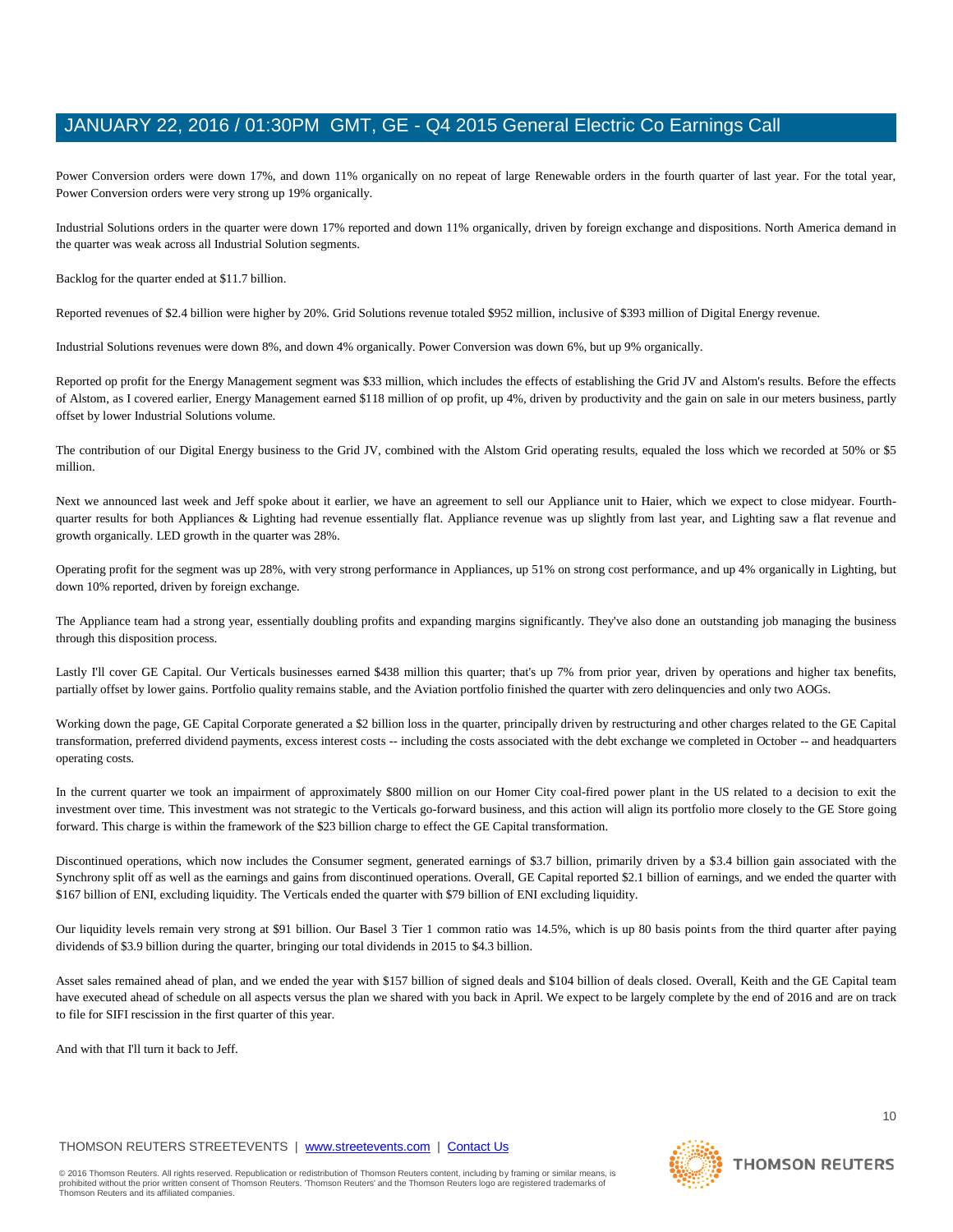#### **Jeff Immelt** *- General Electric Company - Chairman, CEO*

Let me end by going through our operating framework. This is the framework I showed in December. We have no change for increasing our goals for disposition cash.

I know a lot has happened early in the year, but 2015 closed about where we thought it would. So let's start with organic growth of 2% to 4%. We finished 2015 with \$315 billion of backlog.

Earlier I outlined how we achieve those goals even in the face of a tougher Oil & Gas market. We have broad business and geographic diversity. And Service, which is 80% of our earnings, should continue to grow by 3% to 5% in 2016.

We had two months of Alstom in 2015, and so far so good. We think our synergies are achievable.

And with the Appliances transaction we're now looking at the ability to fund incremental restructuring. In addition, this gives us upside to our disposition cash for the year.

All of our goals for GE Capital remain on track. Our dispositions are a year ahead of plan. Capital dividends are the key to returning about \$26 billion to you this year, and we plan to file for SIFI de-designation later this quarter.

We're acting to get more out of this economy. We're aggressively managing our cost structure to capitalize on deflation.

We have a very strong balance sheet with substantial cash. We have the ability to finance our Industrial Products, which is a huge advantage.

Our diversity in both regions and markets allows us to outperform single-purpose competitors. We can move production to the lowest cost regions and capitalize on currency or excess capacity.

We have all the elements to help ourselves in a tough economy: buyback capacity, substantial restructuring funding, and Services growth. And we've continued to invest. Our long-term commitments for R&D, globalization, investments like Alstom have built a huge backlog.

Just to recap some of our highlights for 2016: double-digit EPS growth; returning \$26 billion of cash; Alstom integration; Digital execution. There is really a lot of value here in GE.

So Matt, now let me turn it back over to you for some questions.

#### **Matt Cribbins** *- General Electric Company - VP Investor Communications*

Thanks, Jeff. Operator, please open up the lines for questions. **Q U E S T I O N A N D A N S W E R**

#### **Operator**

(Operator Instructions) Scott Davis, Barclays.

#### **Scott Davis** *- Barclays Capital - Analyst*

Hi, good morning, guys. One of the things that's changed in the last couple months is just the severe currency devaluations we've seen in some of the emerging markets out there. But your order book in EM seems to be pretty good.

I mean, are you pricing -- can you just give us a sense of current and past? Are you pricing contracts in US dollars? Are you pricing them in local currency, or is there a mix? Just a little color there.

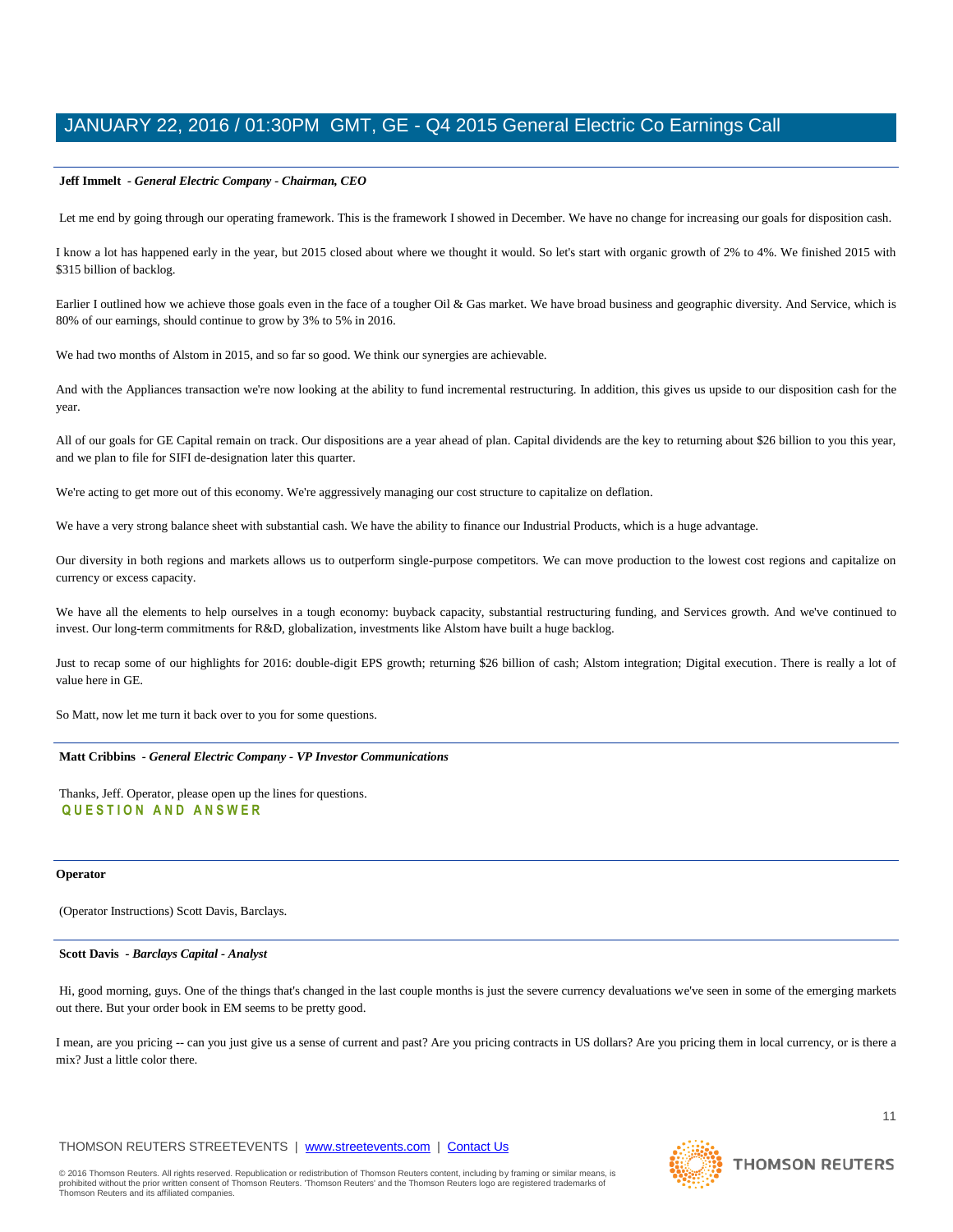#### **Jeff Immelt** *- General Electric Company - Chairman, CEO*

Oh, gosh, maybe I'll do a little bit on the geographic side, Scott, and then give you a sense. We had a very strong fourth quarter in the Middle East. That was a lot driven by Power.

Pricing actually was pretty good on those transactions for the quarter. I'd say on balance the pricing we've experienced on Power, Rail, Aviation, those show up in the pricing in the backlog and the order book. So I don't think we've seen really any diminution of pricing in the emerging market orders.

As you know, guys, our stuff is lumpy, so there's big transactions. But I don't -- we don't see any of that. I don't know, Jeff, would you add to that?

#### **Jeff Bornstein** *- General Electric Company - SVP, CFO*

Just a couple things. What we do in China, there's been very little -- albeit a little bit more lately -- the differences in exchange between the US and China are pretty de minimis. A lot of our businesses, like Aviation, are dollar-based.

Then obviously in Oil & Gas and a number of Energy Management and a number of our other businesses we do work in local currency. So Brazil, where we're in Brazil and Europe and the euro we've had a little bit of a currency impact, and that's what you hear us reporting when we give you reported versus organic.

On the orders front, I don't think we've seen that big an impact. When you look at orders in the quarter, particularly in Power, orders' price has been very, very good, very strong, particularly on the H-turbine, largely because we're selling out slots.

#### **Scott Davis** *- Barclays Capital - Analyst*

Yes, makes sense. Then just moving to Oil & Gas, how's \$30 oil impact your 2016 outlook? I guess what I mean is that you have -- I mean, 2015 was pretty amazing with the cost-out. I mean, you haven't seen decremental margins at all in that business.

Is that sustainable at -- are there breakpoints in oil prices where it's just not sustainable anymore to maintain that type of drop-through?

#### **Jeff Immelt** *- General Electric Company - Chairman, CEO*

Again, Scott, what I would say is that, just on a macro comment, there's still a lot of efficiency opportunities we have in our Oil & Gas business, both in the supply chain and -- so I think what Jeff talked about earlier in terms of the ability to do incremental restructuring, it's still out there. Then I would just again segment our business into project-based business, where we're still in execution mode -- and that's probably 70% or 80% of our total revenues -- and then businesses like Drilling and Surface that are probably the most susceptible as oil pricing goes down to \$30, where trying to stay ahead on the cost curve is going to be very difficult in the future.

We just need to be flexible as -- at a \$30 environment, the one we see today. But that's a very small portion of our overall Oil & Gas business.

#### **Jeff Bornstein** *- General Electric Company - SVP, CFO*

Yes, I would just add -- I'll just expound a little bit on what Jeff said. If you think about the business, our long-term, more contractual, and project-based stuff -turbomachinery, Downstream, and Subsea -- that's about 65% of our revenue in 2016. And of those revenues, more than 70% of those are in backlog.

If you add the M&C business on top of that, which tends to be more flow and convertible, but it's about roughly 50% exposure to Oil & Gas and 50% to non-Oil & Gas. That's 85% of revenue; and when you get M&C you've got about a little bit north of 65% of next year's revenues in backlog.

So to Jeff's point, the real short-term exposure -- today anyway, as we look at it -- is Surface and Drilling, and they are very susceptible to volatility around what they see for convertible demand in any period of time. But it's 15% of the revenue.

**Jeff Immelt** *- General Electric Company - Chairman, CEO* 

# THOMSON REUTERS STREETEVENTS | [www.streetevents.com](http://www.streetevents.com/) | [Contact Us](http://www010.streetevents.com/contact.asp)

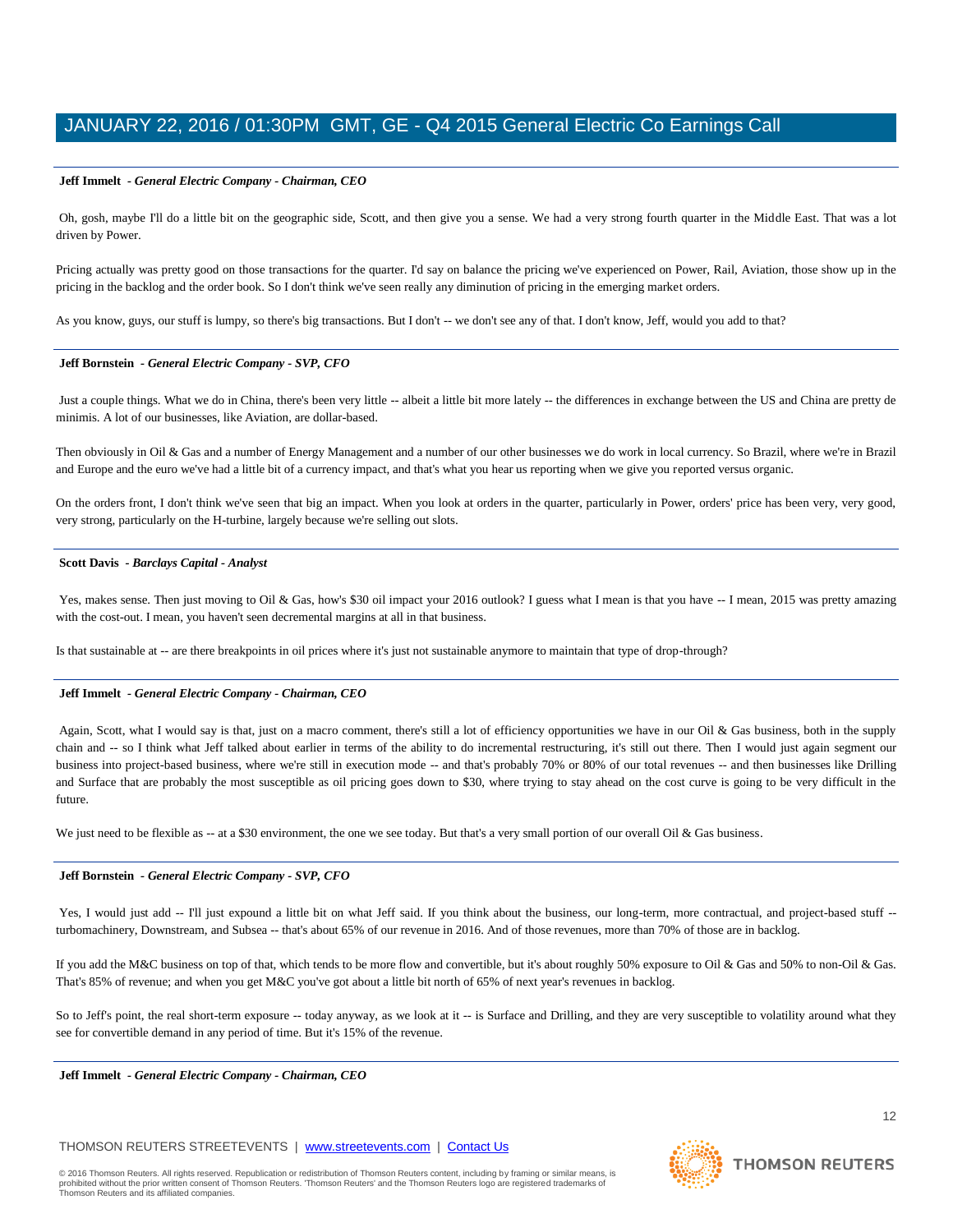But again, Jeff, I'd come back and -- because of Appliances, guys, we have kind of \$2 billion-plus of restructuring that wasn't in our plan when we stood in front of you in December.

#### **Jeff Bornstein** *- General Electric Company - SVP, CFO*

So let me just go back then --

#### **Jeff Immelt** *- General Electric Company - Chairman, CEO*

And some of that's going to go to Oil & Gas, yes.

#### **Jeff Bornstein** *- General Electric Company - SVP, CFO*

I was going to follow on with that. The way we think about it, within the range of down 10% to 15%, everything else being equal we may be at the lower end of the range. We may be closer to down 15%.

We came into the year; we told you we had a plan to take \$400 million of cost-out on top of the \$600 million of cost-out we delivered in 2015 for a total of \$1 billion over the two years, 2015 and 2016. We're now going after an incremental \$400 million on top of that.

So now we're trying to deliver \$800 million of cost-out in 2016, and Appliances is an important part of our ability to do that. So we're going to invest more aggressively in 2016 in restructuring the Oil & Gas footprint than we even did in 2015.

So that gives us, Scott, some ability to moderate potentially, if revenues are even lower or at the lower end of the range. We can moderate the impact on profitability.

#### **Scott Davis** *- Barclays Capital - Analyst*

Yes, it sounds like Appliances was timed just right. So good luck. Congrats, guys; I'll step off. Thanks.

#### **Operator**

Julian Mitchell, Credit Suisse.

#### **Julian Mitchell** *- Credit Suisse - Analyst*

Hi, thank you. Just a quick question firstly on Alstom. The core business that you say lost money on the EBIT line in Q4, you've talked about \$200 million of core Alstom profit in 2016. How quickly do you think the business goes back to profits? Or is it sort of a second-half turnaround on the core Alstom business?

#### **Jeff Bornstein** *- General Electric Company - SVP, CFO*

Well, I think that we expect -- we're off and running on the synergies as we speak. Having said that, most of those synergies and most of the improvement in the core operations is going to happen with -- will accelerate over the course of the year. I think we feel very good about the guidance we gave you in December around the outlook for Alstom in 2016, a \$0.05 contribution. That today feels very solid.

I'd go back to what we said about 2015 on that call. We came in almost line item by line item virtually right on top of what we told you. We were a little better in tax than we estimated, but the other elements of the costs and the operations we talked about on that call is exactly where we came in.

It ended up -- Alstom in the fourth quarter ended up being essentially breakeven with tax or zero drag on EPS. So I think right now we are on course, and the benefits and the improvement will accelerate as you would expect over the course of the year.

# THOMSON REUTERS STREETEVENTS | [www.streetevents.com](http://www.streetevents.com/) | [Contact Us](http://www010.streetevents.com/contact.asp)

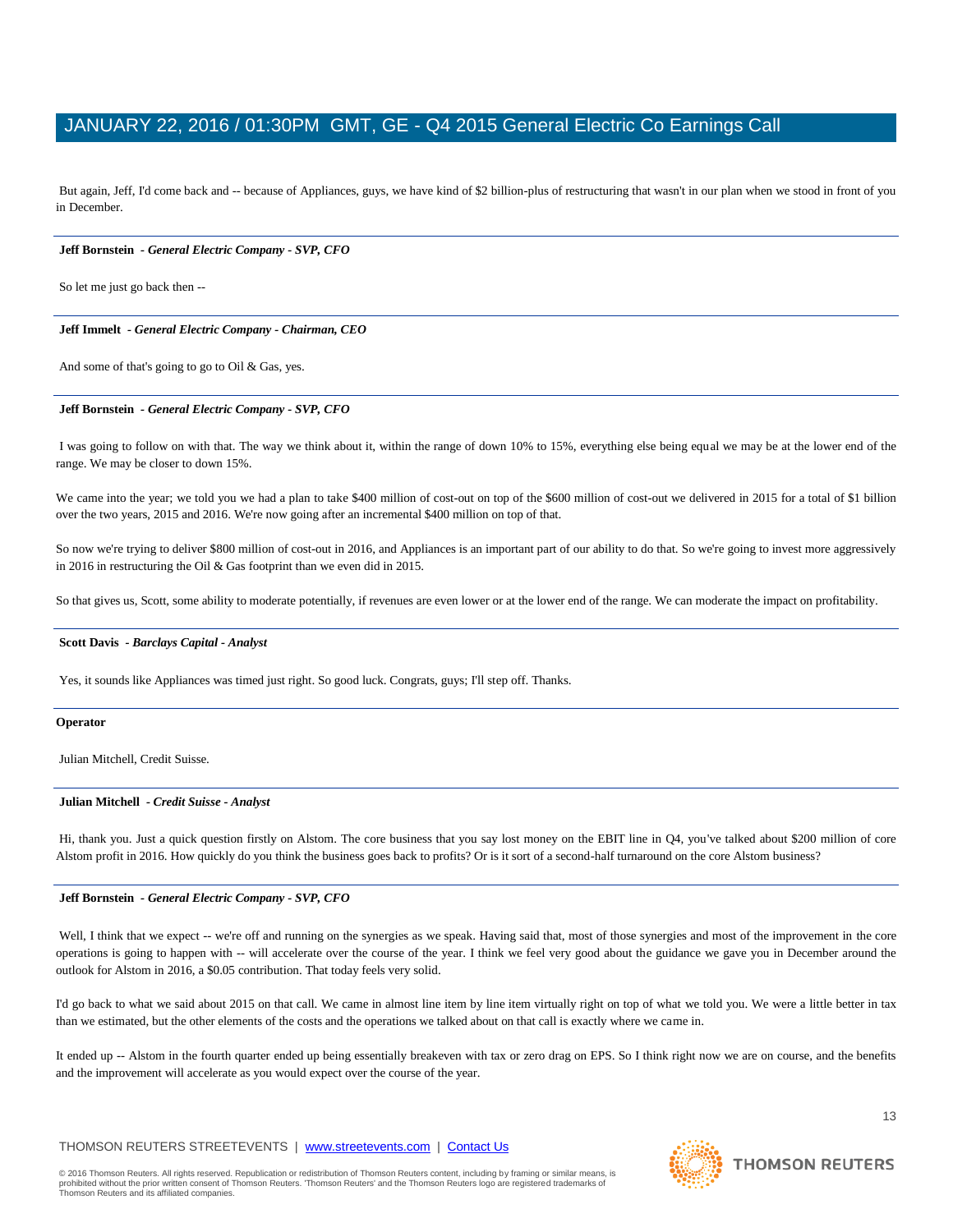#### **Jeff Immelt** *- General Electric Company - Chairman, CEO*

I would echo what Jeff said, Julian. Look, as you guys can see, this is a large, complicated transaction to get it integrated. But when we look underlying in terms of customer response and geographic opportunities and things like that, I think this is everything we thought it would be. So now we've just got to get out there and execute.

#### **Julian Mitchell** *- Credit Suisse - Analyst*

Great; thanks. Then just a quick follow-up on Healthcare. The profits there were down I think about 9% in the second half of 2015. You're guiding profits up in 2016.

What is it that's really swinging there from the second half to the next 12 months?

### **Jeff Immelt** *- General Electric Company - Chairman, CEO*

Look, I think, Julian, when I think about Healthcare in 2016, this should be low to mid single-digits organic revenue grower with margin enhancement, okay? That's what investors should expect in Healthcare.

I think when you look at the second half of last year, we allowed the business to spend incrementally on NPI, to make some changes in their IT business, to invest more. So basically I think we allowed them to increase their spending in the second half.

That should be opportunities when we look in the future: better VCP, better NPIs. And I expect Healthcare to have a decent 2016.

#### **Jeff Bornstein** *- General Electric Company - SVP, CFO*

We're going to deliver a better product cost profile in 2016.

### **Julian Mitchell** *- Credit Suisse - Analyst*

Great, thank you.

#### **Operator**

Andrew Kaplowitz, Citi.

#### **Andrew Kaplowitz** *- Citigroup - Analyst*

Good morning, guys. Jeff, can you talk about your ability to grow margin for the Company in 2016? If you look at 4Q, you had 110 basis points of gross margin improvement ex-Alstom, despite declining organic sales. Your value gap and mix give you 100 basis points of that improvement.

So given higher-margin Services orders are growing faster than Equipment and raw material costs are coming down, could you sustain the 100 basis points you saw in the quarter from mix and value gap as you move forward?

### **Jeff Bornstein** *- General Electric Company - SVP, CFO*

Great question. Our goal, what we've told folks is year on year we have a target to improve margins 50 basis points. That's true as well in 2016.

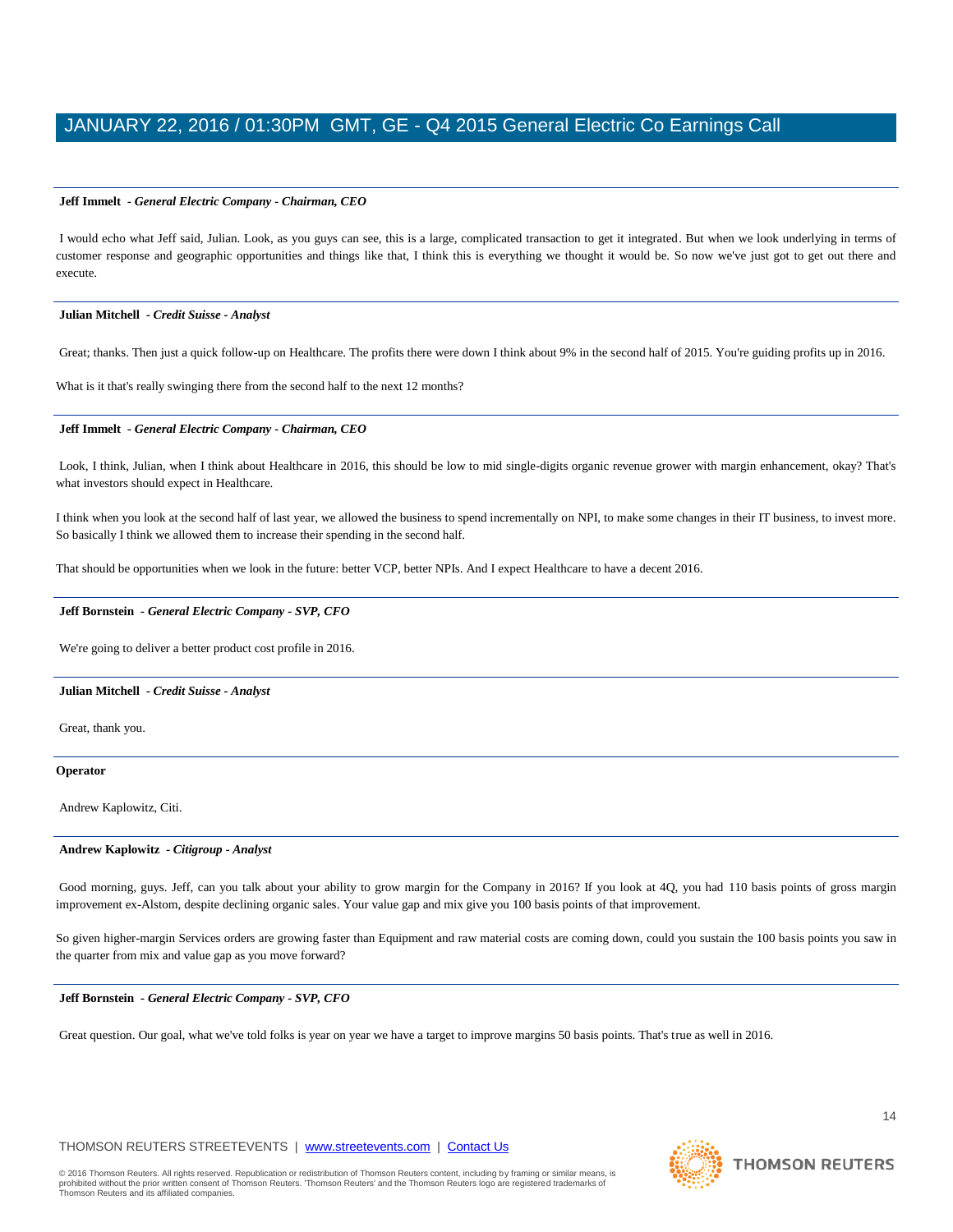The geography of where that improvement comes from I think will be largely the same. I think value gap will contribute a little bit less in 2016 to the margin expansion. I think variable cost productivity or productivity in general will -- or product cost, if you will -- will contribute more.

Then Corporate and SG&A will also contribute in 2016. So we're still on the 50 basis point march at op profit and down through Corporate costs or Industrial margins. But the mix between what value gap contributes and what we get out of productivity is going to change a little bit.

#### **Jeff Immelt** *- General Electric Company - Chairman, CEO*

I would also say, guys, last year was the first year of our IC plan, what we call the AIP. More than half the businesses have gross margin targets; they all have margin targets. This has been really a good driver of these results, and we think we've set the bar appropriate in 2016 to get the same kind of benefits.

#### **Jeff Bornstein** *- General Electric Company - SVP, CFO*

Then I would say on mix, you mentioned Services growth for Equipment. That's important actually, there's no question about it. We need our big Service businesses, PGS and Aviation, to grow and deliver what they -- because we have these product launches. So we've got the H-turbine coming next year; we've got a little over 100 LEAP engines launching next year; and we've got the 2.X and 3.X wind turbines going. So continuing the momentum in Services is very, very important to the overall story.

#### **Andrew Kaplowitz** *- Citigroup - Analyst*

Jeff, if I could just follow up on Service for a second, your organic Service orders slowed slightly in the quarter from 4Q versus 3Q, but still good at 3%. You guys are guiding a 3% to 5% Service growth.

Can you talk about the sustainability of your Service business, especially in Power in the current environment?

And how much is Digital really helping? Because it seems like robust growth there.

#### **Jeff Immelt** *- General Electric Company - Chairman, CEO*

Yes, look, I mean I would start again with the Digital focus which is growing 20%-ish, not just in Power but in other businesses. But we also have very targeted programs in all of our businesses to go after the aged installed base.

Alstom brings unique capabilities to the Power business. Aviation guys, we're still seeing good revenue passenger miles; there's lots of opportunities for our Aviation business to continue to grow.

Healthcare is actually, after several years of flat revenue in Services, has actually grown 3% or 4% the last few quarters. So we're very programmatic in the Service side.

I think we see that continuing next year, with Digital being the number-one driver. At the end of the day I think in an environment like this, this is the ballast for the Company, is the installed base.

#### **Jeff Bornstein** *- General Electric Company - SVP, CFO*

The only thing I'd add, Jeff, is the upgrades. We think we'll do at least 125 AGPs next year and every one of the businesses is really pushing on the upgrades.

#### **Andrew Kaplowitz** *- Citigroup - Analyst*

Thanks, guys.

#### **Operator**

THOMSON REUTERS STREETEVENTS | [www.streetevents.com](http://www.streetevents.com/) | [Contact Us](http://www010.streetevents.com/contact.asp)

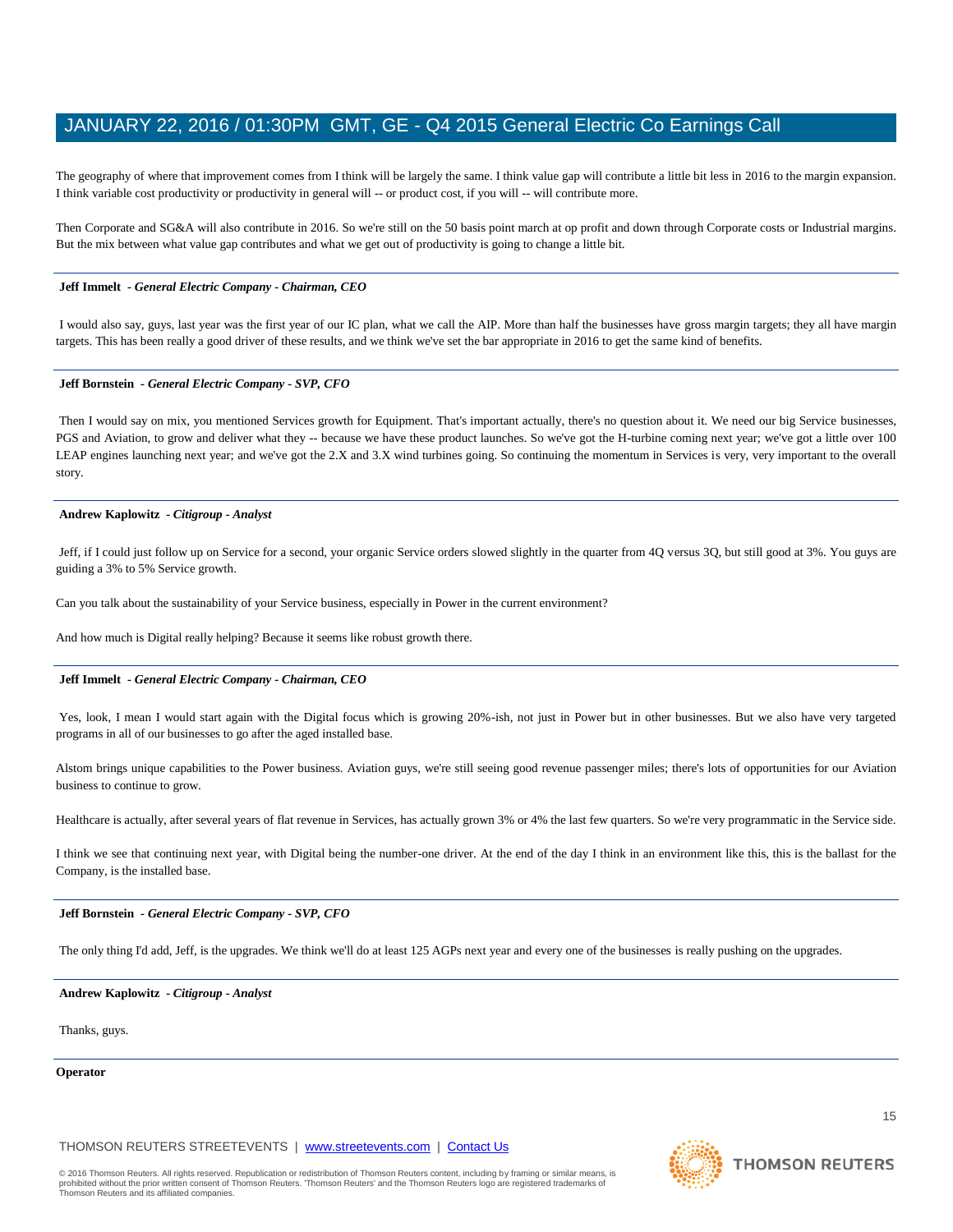Andrew Obin, Bank of America.

### **Andrew Obin** *- BofA Merrill Lynch - Analyst*

Yes, good morning. Just a question on restructuring. Now that you have this extra \$0.20 from the Appliances, I'm sure you did have some restructuring built into your number before, because you were expecting Appliance sale in the mid of the year.

But given that the gain brings restructuring and you have a lot more restructuring this year, does that mean that there is more cushion to the numbers? Or does that mean that the core guidance is actually reflecting more macro headwinds?

#### **Jeff Bornstein** *- General Electric Company - SVP, CFO*

Okay, so -- in our core plan we expected to do about \$1.7 billion pretax of restructuring in 2016; we will double that with Appliances. So we will do a lot heavier restructuring -- first of all, we're going to try to accelerate a lot of what we we're going to do in Alstom in 2017 and 2018. As much of that as we can execute we're going to try to accelerate.

We're going to do more, as I mentioned earlier, in Oil & Gas. And every one of the businesses we're going to do more around the product Service cost footprint of the Company.

So it does both things. When we spend that incremental money, there will be some amount of benefit in 2016; but maybe even more importantly, it's a great base to work from for 2017 and 2018 and will help us continue to deliver these margin improvements that you've seen.

#### **Jeff Immelt** *- General Electric Company - Chairman, CEO*

I would add, Andrew -- look, I'm going to say the same thing today that I said a year ago. Every one of our businesses has a very detailed incentive compensation plan that internally, just like last year, rolls up to more than we talk about externally. That's the way we've run the place; that's the way we continue to run the place.

I just -- I look at the ability to do incremental restructuring as a good opportunity for us to continue to deliver good results.

#### **Andrew Obin** *- BofA Merrill Lynch - Analyst*

Just a follow-up question, are you guys seeing any signs of stabilization in China? Because that seems to be a big concern. I apologize if I missed your remarks in the beginning.

#### **Jeff Immelt** *- General Electric Company - Chairman, CEO*

Yes, look, I think for us the first thing I'd say: there's no one China, right? I don't think macro anymore when I talk about China. I think micro.

I think about Aviation, Healthcare, Power, Mining. That's how I think everybody's got to start thinking about China.

Now, Aviation remains superstrong, right. I think on the Power side it's going to become more predominantly a gas turbine market. It's been cyclical, but I like how we're positioned in the future in China there.

The third business is Healthcare. Healthcare has had a tough couple years. I think the sense of our team is that we feel that's stabilizing.

By tough I mean it's gone from up 10% to 15%, maybe flat to down slightly, right. So our team I think has seen some signs of stabilization there.

That to me is the swinger, let's say, on China. But Aviation is superstrong even today.

# THOMSON REUTERS STREETEVENTS | [www.streetevents.com](http://www.streetevents.com/) | [Contact Us](http://www010.streetevents.com/contact.asp)

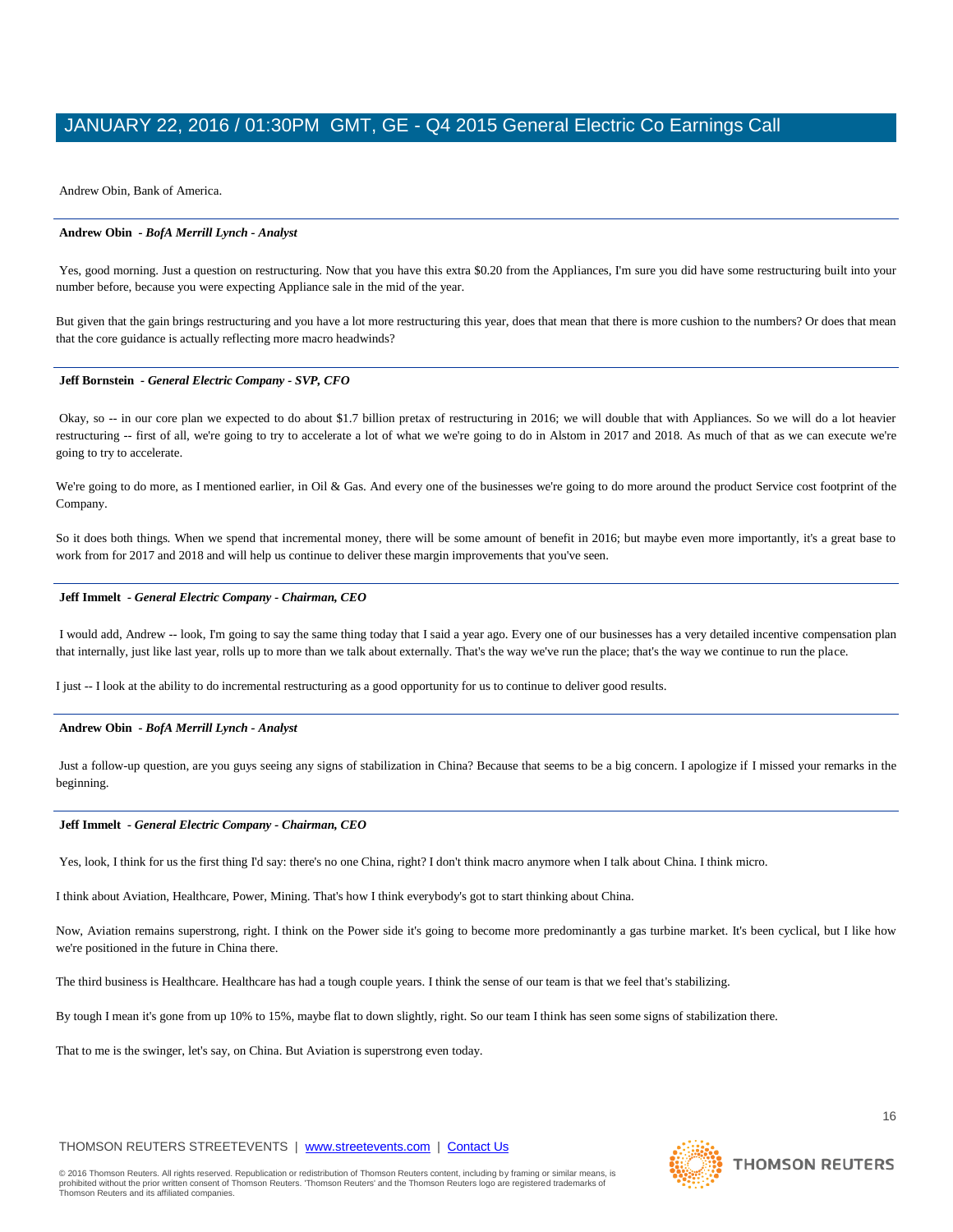#### **Andrew Obin** *- BofA Merrill Lynch - Analyst*

Thank you very much.

#### **Operator**

Joe Ritchie, Goldman Sachs.

#### **Joe Ritchie** *- Goldman Sachs - Analyst*

Thanks; good morning, guys. Maybe following up on Andrew's question slightly differently, I guess as you go into 2016 and take a look back into 2015, Industrial EBIT grew very low single-digits this past year. And as we head into 2016 there are a lot of headwinds, whether it's orders down, mix is becoming a bigger headwind, and then you've clearly -- Oil & Gas pressures are intensifying.

So what I'm trying to understand is how much of the incremental improvement in Industrial segment EBIT is going to be driven by the restructuring actions that you are taking?

#### **Jeff Bornstein** *- General Electric Company - SVP, CFO*

Well, let me go back and try to help you with that in terms of what 2015 was. In the fourth quarter, our restructuring efforts delivered a little over \$220 million of benefits, and those are restructurings that started in 2014 and some of them were executed in 2015, etc.

For the year, that was about \$1 billion of value, if you will, against margins. In 2016, we'll roll forward and, based on what we did in 2015 and the benefits realizing in 2016 and the incremental spend in 2016, everything else being equal, we would expect that or more -- and more -- to flow to Industrial EBIT in 2016.

Yes, it's part and parcel about remaking the competitiveness of this Company around products and Service cost. It's critically important. And our track record, I think, over the last couple years of these businesses delivering back the margin improvements based on the restructuring spend, I think has been on balance very good.

#### **Joe Ritchie** *- Goldman Sachs - Analyst*

Yes. No, that's fair. And it has been good and clearly should help provide a tailwind for 2017 and 2018.

Maybe one follow-up question, Jeff, just a reminder on the \$35 billion and the composition of the \$35 billion dividend from the asset sales and leverage. Has that changed at all, just given that asset prices have come down a little bit to start this year?

#### **Jeff Bornstein** *- General Electric Company - SVP, CFO*

No. Keith and the team have done an absolutely remarkable job executing against this plan. As you know Jeff mentioned and I'll just reiterate a little bit, just to baseline everybody: \$157 billion of signings, \$104 billion of asset closings in 2015. In 2016, we'll sign something on order of magnitude of another \$50 billion in deals.

We expect more than half of that to happen hopefully here in the first half of the year. And we'll close -- we'll get wire transfers for about another \$100 billion of closings in 2016.

So far we're tracking slightly better on a price to tangible book what we presented in April of next year. And we think, everything else being equal, as we sit here today with \$50 billion of signings to go, all of which are in process, that we're going to end up at or maybe incrementally slightly better on the price to tangible book when we get through the end of this process, hopefully at the end of 2016.

**Joe Ritchie** *- Goldman Sachs - Analyst* 

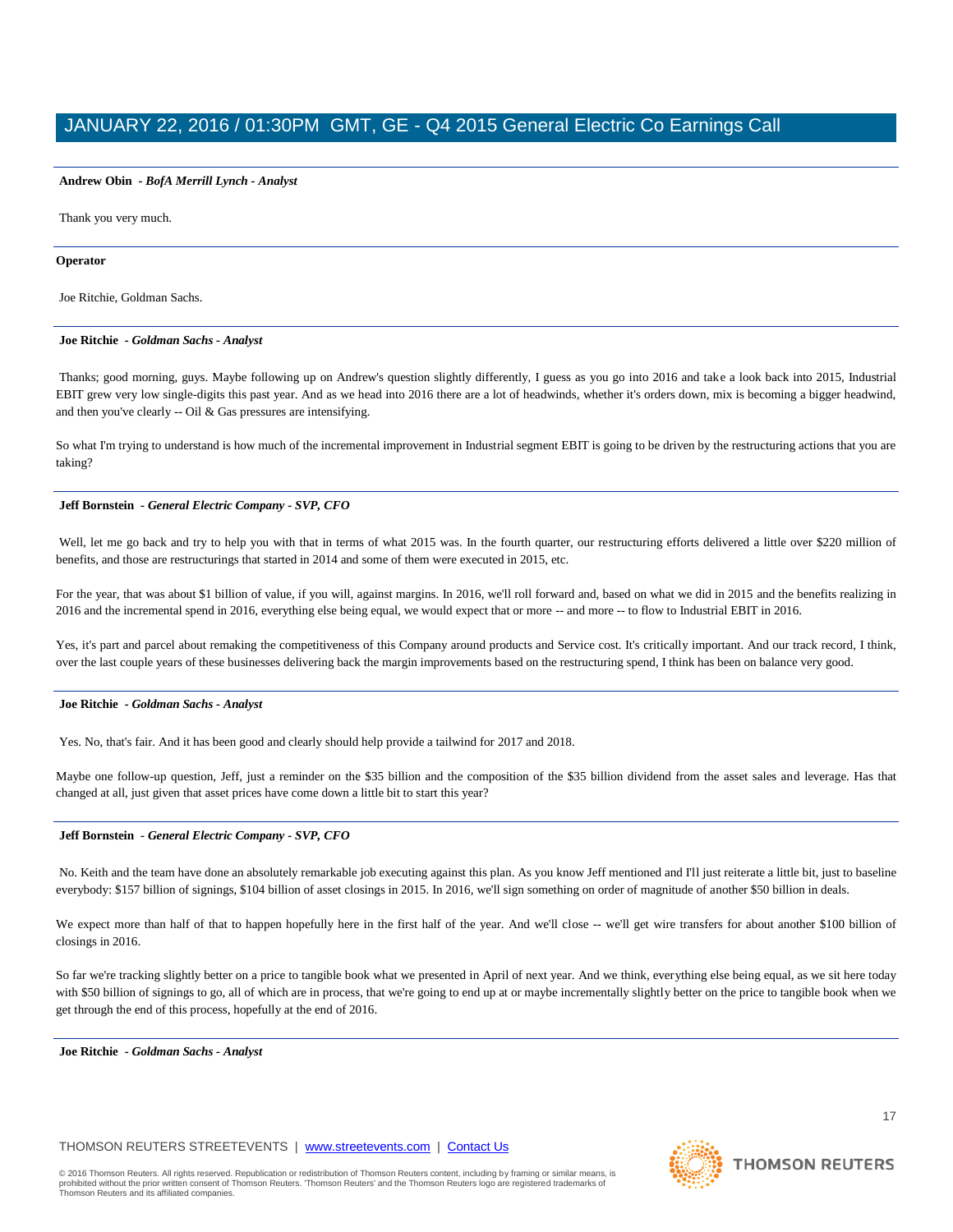Okay; thanks, guys. I'll get back in queue.

#### **Operator**

Steven Winoker, Bernstein.

#### **Steven Winoker** *- Bernstein - Analyst*

Thanks and good morning. You've covered a lot of ground. But one of the things on page 4, the simplification SG&A cost being flat in the fourth quarter, just maybe run us through the dynamics there in terms of it coming down off of the prior savings you've been seeing in quarter after quarter there.

#### **Jeff Bornstein** *- General Electric Company - SVP, CFO*

Sure. We had \$224 million of SG&A structural cost-out in the quarter. That was down 7% year-over-year.

For the year we were down about \$800 million or about 6%. The reason you see it as not contributing to the margin performance is because that \$224 million came out at about the same rate as volume came down in the quarter.

So it's not that we didn't get cost out; we absolutely did. It's not that we lost any momentum. \$224 million is about the middle of what we've been each of the last four quarters -- actually probably closer to the last eight quarters.

It's just that volume was down and so it didn't contribute. We expect -- I think we said in December, we expect to improve SG&A to sales in 2016, and so you should expect it to show up on that line as contributing to the margin expansion in 2016, as it did for 30 basis points this year.

#### **Steven Winoker** *- Bernstein - Analyst*

Okay, sounds good. Then I just wanted to clarify on the pricing again. When you point to the 3.8% in Power and you talk about the HA turbine driving a lot of that, you guys are -- how are you thinking about like-for-like pricing versus mix there?

That HA is all like-for-like pricing? It's not driving the mix?

#### **Jeff Immelt** *- General Electric Company - Chairman, CEO*

Yes.

#### **Jeff Bornstein** *- General Electric Company - SVP, CFO*

Steve, that's all like-for-like.

#### **Steven Winoker** *- Bernstein - Analyst*

Okay, all right. Then just --

**Jeff Bornstein** *- General Electric Company - SVP, CFO* 

Go ahead, I'm sorry.

**Steven Winoker** *- Bernstein - Analyst* 

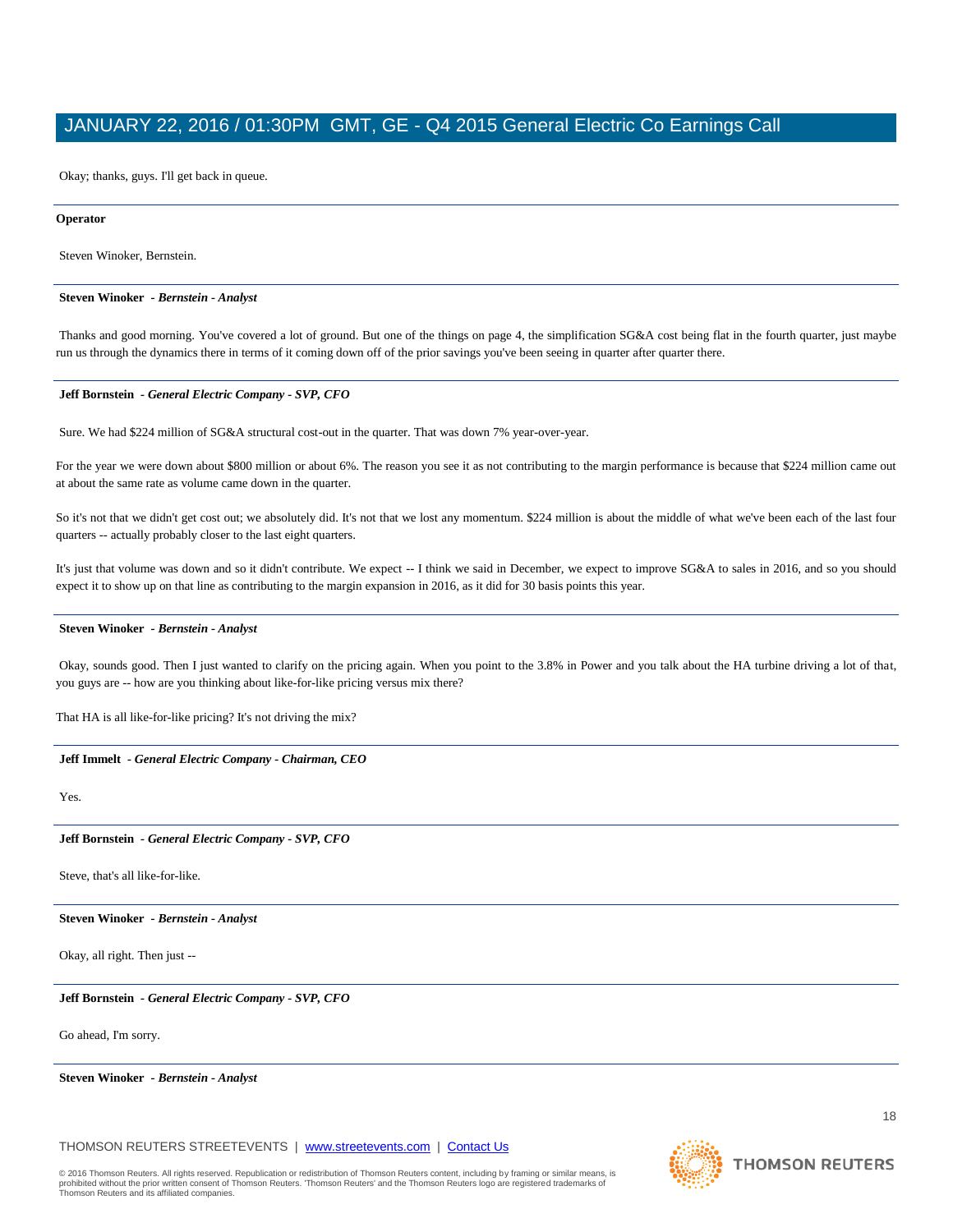No, go ahead.

### **Jeff Bornstein** *- General Electric Company - SVP, CFO*

I was just going to say I think what the team has done on this H launch is pretty remarkable. All the growth in the heavy-duty gas market is this class of turbine. The gigawatts that get added over the next couple of years, 75% of that is going to come from this class of turbine.

They've gone from no share to a very high level of share, and this is about \$300 million of price in the quarter on the H. It's effectively we're selling slots out. So it's been a terrific story.

#### **Steven Winoker** *- Bernstein - Analyst*

Okay; I'll pass it on. Thanks, guys.

#### **Operator**

Jeffrey Sprague, Vertical Research Partners.

### **Jeffrey Sprague** *- Vertical Research Partners - Analyst*

Good morning. Just back to the whole restructuring dynamic and understanding the bridge into 2016, so I think your guide for 2016 roughly implies about \$19 billion in segment OP, if we use the December construct.

So just building off \$18 billion in 2015, with over \$1 billion in restructuring savings and Alstom of \$600 million, is that how we should be thinking about it? So you have core erosion elsewhere in the portfolio of \$400 million or \$500 million?

### **Jeff Immelt** *- General Electric Company - Chairman, CEO*

I don't think so, Jeff.

**Jeff Bornstein** *- General Electric Company - SVP, CFO* 

I don't have that reconciliation in front of me, Jeff. We will get back to you on that.

But here's how we thought about the bridge is, when we go from 2015 to 2016 we will get incremental restructuring savings. As a V we earned \$1 billion of restructuring savings in 2015; we will be better than that in 2016. But it won't be \$1 billion better than it was in 2015.

We'll get margin expansion and organic growth at 2% to 4%. And the only decrement, if you will, as you describe it, is we are overcoming the launch cost and the launch margins associated with the LEAP, and the H, the wind turbines, etc., etc.

So we will grow op profit next year. I don't have the bridge exactly in front of me at the moment, but --

#### **Jeff Immelt** *- General Electric Company - Chairman, CEO*

But segment by segment, Power is up ex-Alstom.

**Jeff Bornstein** *- General Electric Company - SVP, CFO* 

# THOMSON REUTERS STREETEVENTS | [www.streetevents.com](http://www.streetevents.com/) | [Contact Us](http://www010.streetevents.com/contact.asp)

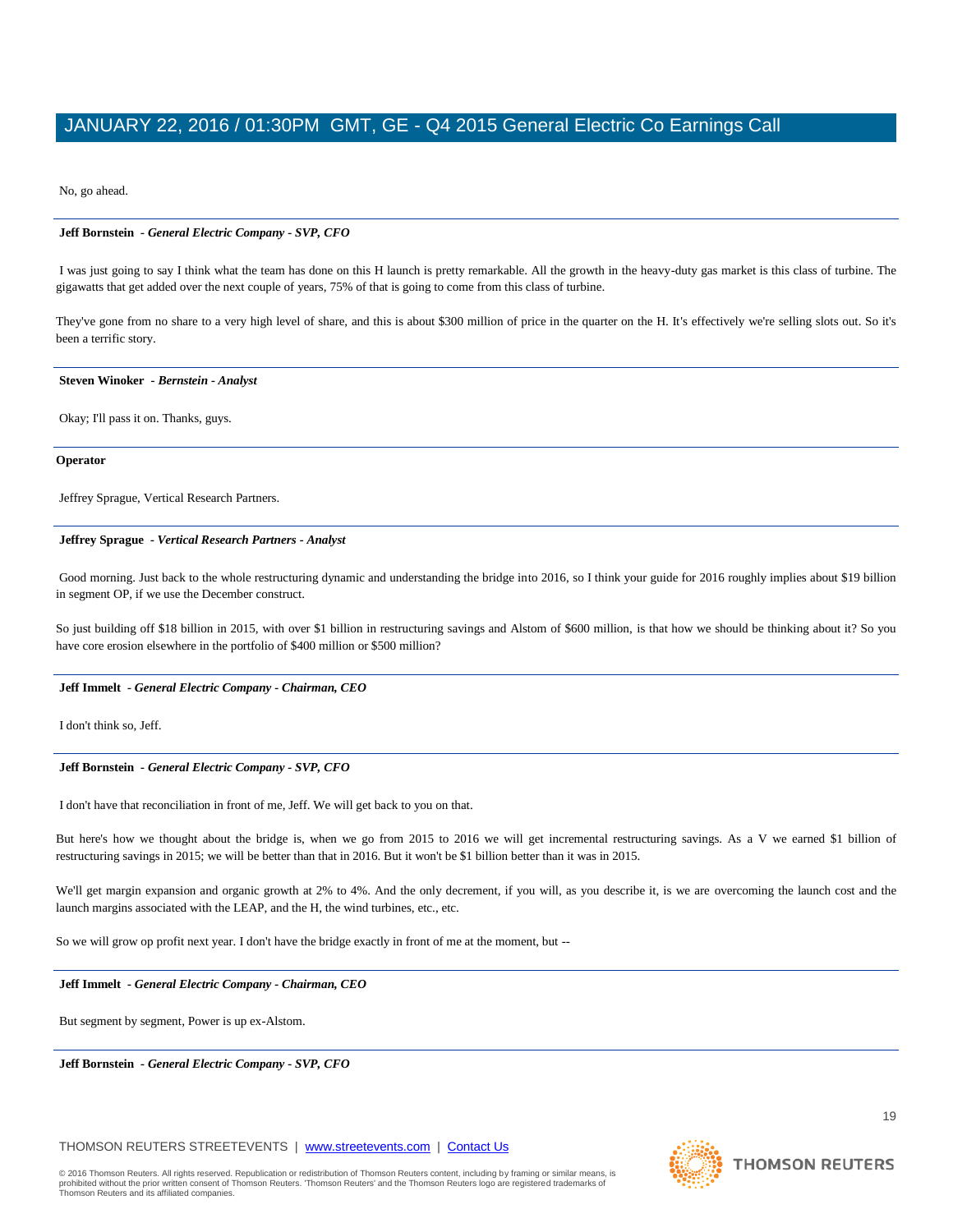Right.

### **Jeff Immelt** *- General Electric Company - Chairman, CEO*

Renewables up ex-Alstom; Aviation up; Healthcare up; Transportation I think we said down slightly; Energy Management up. So segment by segment, Jeff, I think it tracks to the positive operating growth for next year.

### **Jeffrey Sprague** *- Vertical Research Partners - Analyst*

Okay. Roughly \$19 billion is a good place to be, though, on the segment side?

**Jeff Immelt** *- General Electric Company - Chairman, CEO* 

Yes.

**Jeff Bornstein** *- General Electric Company - SVP, CFO* 

Yes, \$19 billion -- it's roughly \$19 billion. A little better than \$19 billion.

### **Jeff Immelt** *- General Electric Company - Chairman, CEO*

Yes.

#### **Jeffrey Sprague** *- Vertical Research Partners - Analyst*

Then just back to the macro, can you give us a little bit of sense on how much of your backlog is in Middle Eastern areas or areas where you've got really resource pressures on government budgets and the like?

### **Jeff Bornstein** *- General Electric Company - SVP, CFO*

Well, I mean, I think, Jeff, the -- let me just -- I don't have the regional split on backlog.

Now, obviously, our Power business, obviously from Power Generation's perspective has got a big backlog associated with the Middle East. Our Oil & Gas business has a backlog that's associated with West Africa, Brazil, and the Middle East.

We have a big backlog in Aviation associated with the Emirates, Qatar Airlines, etc. I don't think in the case of Power or Aviation that we have concerns about our Middle East backlog in any way, shape, or form.

### **Jeff Immelt** *- General Electric Company - Chairman, CEO*

Yes, I was going to reflect on that to a certain extent. I think, Jeff, we've always talked about the resource-rich regions being more or less \$30 billion or something like that for the Company. But in the fourth quarter we had a record orders quarter in Saudi Arabia. Our business in Latin America has -- because again demand for electricity has grown 8% last year; good Aviation backlogs; things like that.

So I think the diversification of the mix of businesses we have is still pretty positive, even in regions like Saudi Arabia.

**Jeffrey Sprague** *- Vertical Research Partners - Analyst* 

# THOMSON REUTERS STREETEVENTS | [www.streetevents.com](http://www.streetevents.com/) | [Contact Us](http://www010.streetevents.com/contact.asp)

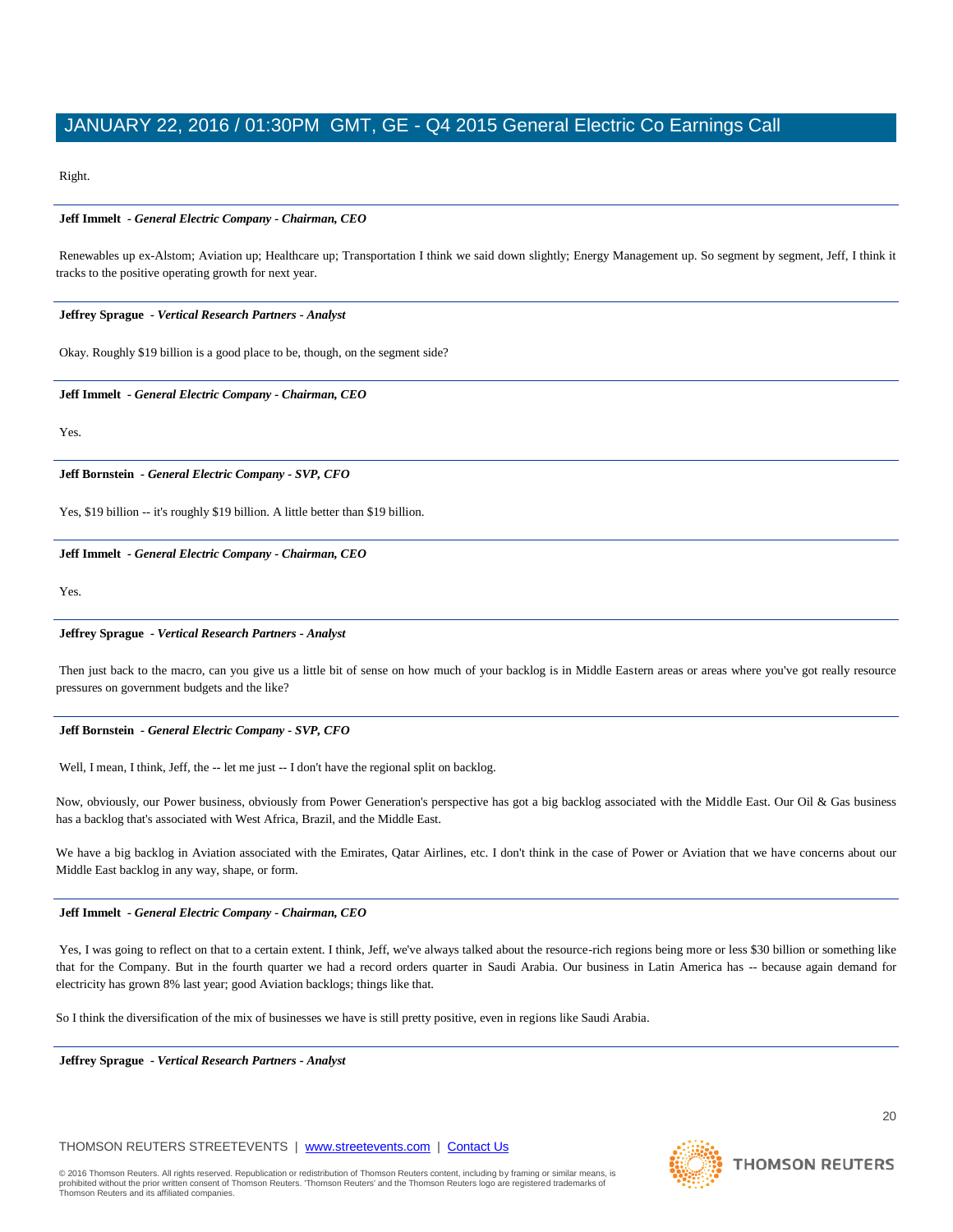Right. Then maybe just one last one. The order price index info is helpful. I wonder if you could share with us the price impact on revenues in the quarter.

#### **Jeff Bornstein** *- General Electric Company - SVP, CFO*

Yes. Give me one second. In revenues in the quarter we had price of about \$150 million. About \$100 million of that came from Power; Aviation was strong as well; and then as you would expect, Healthcare had negative price of roughly \$100 million. Most everybody had modest positive price.

#### **Operator**

Deane Dray, RBC Capital Markets.

#### **Deane Dray** *- RBC Capital Markets - Analyst*

Thank you; good morning, everyone. Hey, just had a couple of cleanup questions here.

Just to go back to the Appliances deal, we've gotten a lot of questions about this. That the deal you struck with Haier, significantly more favorable than Electrolux; gain of \$0.20 versus \$0.06.

How did the deal all come together? I know they are not directly comparable, but just give us a sense on how it played out.

#### **Jeff Immelt** *- General Electric Company - Chairman, CEO*

Well again, Deane, I think we were -- we followed the process with Electrolux until December 7, so that kind of ran its course. That gave us the ability to look to see what other outcomes would be important for the business.

After December 7 there was a tremendous amount of interest in the business. I think what you have to keep in mind is that the EBITDA of the business is better over the -- while we were in the process. The multiples in the industry improved while we were in the process.

And I think what we always knew was true about the Appliance business is it had a favorable position in the North American market that was valued by people on the outside, and that's what we saw in the 30 days post December 7.

I would add, Deane, we wanted to move quickly because the business had been for sale for two years. It just -- there was a real reason for us to get this transaction; and we're pleased with the way it turned out.

#### **Deane Dray** *- RBC Capital Markets - Analyst*

Yes, congratulations on that. Just a last question for me. I know you're out of the quarterly guidance business, but given the expectations with the higher restructuring and they won't be timed with gains, what does the first-quarter dynamics look like with regard to gains in restructuring?

#### **Jeff Bornstein** *- General Electric Company - SVP, CFO*

Today we think we're going to have about \$700 million of restructuring in the first quarter. We'll have some very modest, very modest gains in the first quarter. So we'll have naked restructuring in the quarter of between \$600 million and \$700 million pretax in the quarter.

You want me to do the full first quarter? Here's what I'd say, is when you look at the profile for the year, when we talked about gas turbines and Power systems, I mentioned the fact that a lot of our volume was in the second half of the year. The first quarter in the Power business, we're going to be down significantly on gas turbines; last year we had the tail of end of Algeria and we had some Egyptian shipments in the first quarter.

So even though we're going to be up on shipments year-over-year for the total year for Power systems, the first quarter is going to be light on gas turbines year-overyear.

### THOMSON REUTERS STREETEVENTS | [www.streetevents.com](http://www.streetevents.com/) | [Contact Us](http://www010.streetevents.com/contact.asp)

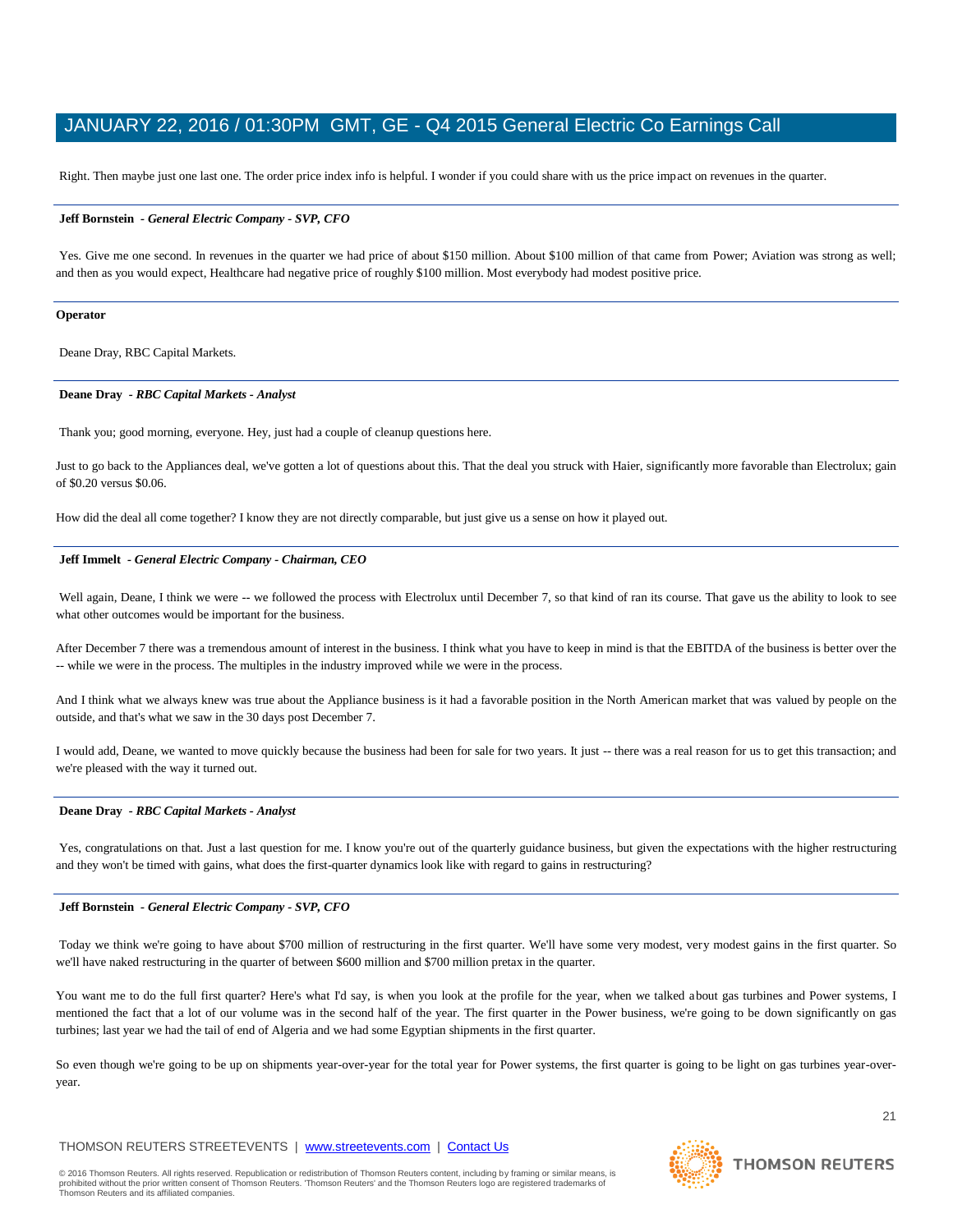#### **Operator**

Shannon O'Callaghan, UBS.

#### **Shannon O'Callaghan** *- UBS - Analyst*

Morning. Hey, Jeff, maybe a little more on the core margin expansion in the Power business, the 140 basis points. You talk about positive value gap and mix. Maybe a little more color there. What's really driving that?

#### **Jeff Bornstein** *- General Electric Company - SVP, CFO*

Yes. A big part of it is the strength in their Service businesses. PGS was very strong in the quarter; that was important.

We also shipped fewer gas turbines year-over-year in the quarter, from a mix perspective. That certainly helped them expand margins in the quarter the 140 basis points. Their value gap was really strong.

#### **Jeff Immelt** *- General Electric Company - Chairman, CEO*

I mean just some context here, guys. Our organic growth for the total Company in the fourth quarter of 2014 was up 9%. Organic growth for Power was up 20% or something in the fourth quarter last year, and that was a lot of the Algerian shipments that we had that were product shipments in 2014.

So to Jeff's point we had, let's say, much more difficult comps from a revenue standpoint but much easier comps from a margin standpoint when you compare fourth quarter of 2015 to fourth quarter of 2014.

#### **Shannon O'Callaghan** *- UBS - Analyst*

Okay; yes, that makes a lot of sense. Then just on Corporate cost, got some benefits there in the quarter. I know it's an initiative that you're working on. Are we at a reasonable run rate now, or is there a lot more to go there in 2016?

#### **Jeff Bornstein** *- General Electric Company - SVP, CFO*

No, we're going to be down in 2016. We finished the year at \$2.1 billion of Corporate operating cost. We gave you a range of \$2.0 billion to \$2.2 billion. We're running the place to the bottom of that range.

And, no, we're not close to the end of what we're doing around Corporate.

#### **Operator**

Nigel Coe, Morgan Stanley.

#### **Nigel Coe** *- Morgan Stanley - Analyst*

Yes, good morning, guys. We're getting a little bit late here so I'll keep this brief. Just back on the restructuring, obviously a huge number for this year, Jeff.

Should we -- you've got \$0.08 in for next year, 2017, for Alstom restructuring. Should we assume that the bulk of that \$0.08 comes into this year?

**Jeff Bornstein** *- General Electric Company - SVP, CFO* 

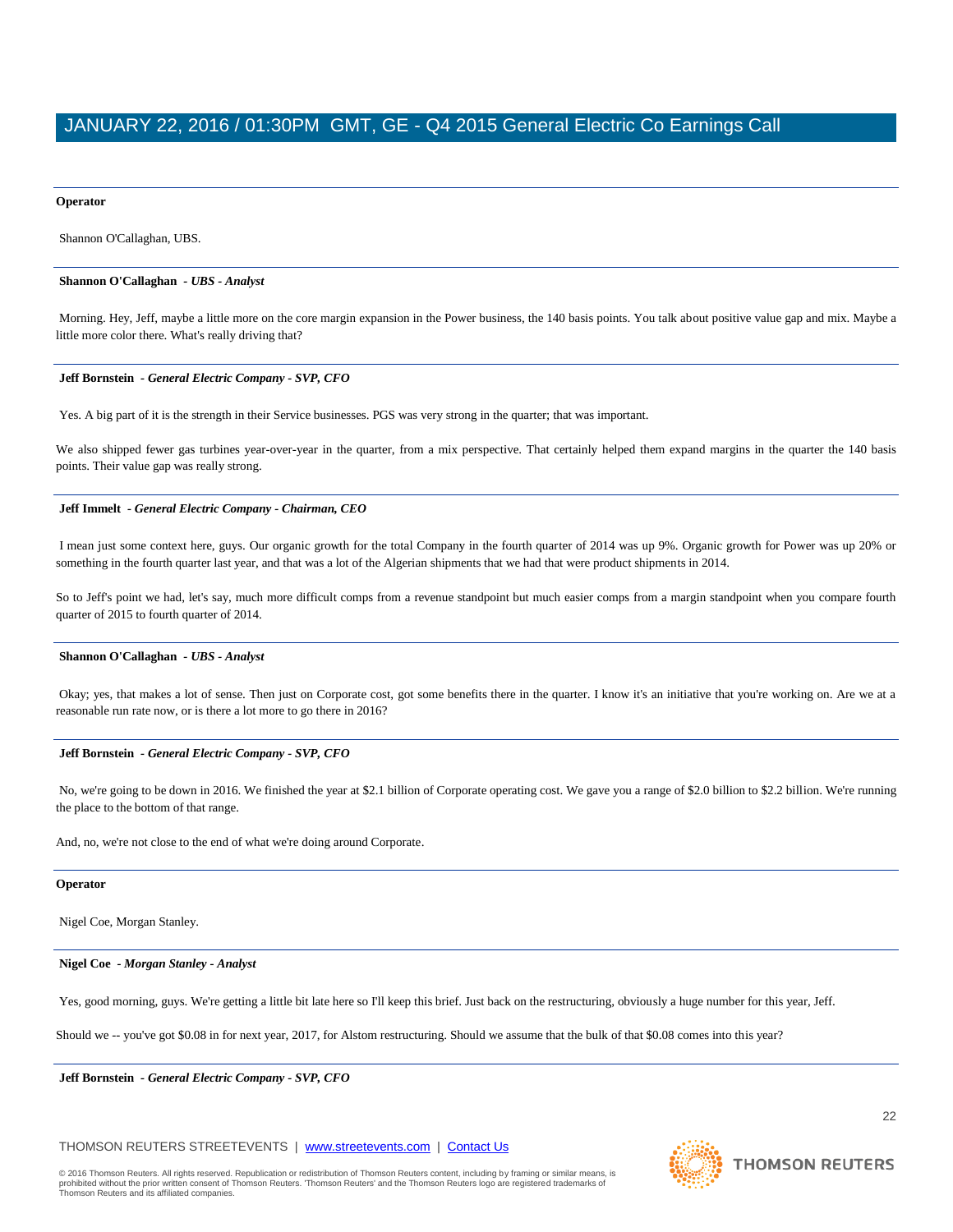I don't think it will be the bulk of it. We're going to try and move as much of the restructuring into 2016 as we can.

All of that restructuring -- you don't just write a check and then get the benefits. There's actually all kinds of execution around it.

So we're going to try to execute as much of the restructuring list, actions if you will, that were planned as 2017 actions -- we're going to try to do as many of those in 2016 on top of what we already planned, as possible.

#### **Nigel Coe** *- Morgan Stanley - Analyst*

Okay, that's helpful.

#### **Jeff Immelt** *- General Electric Company - Chairman, CEO*

I would say, Nigel, with this amount of restructuring this year, we're going to get some benefits yet this year. The bulk of them are going to come in 2017; but we'll still get some restructuring actual benefits in 2016 just based on the quality of the projects we've gotten.

#### **Nigel Coe** *- Morgan Stanley - Analyst*

Okay; that's helpful. Then just quickly on the -- you gave a little bit of color on 1Q. Obviously 4Q was noisy with some of the project delays and also Alstom accounting.

I'm just thinking on 1Q: do you still see the scope for some backlog pushout into the back half of the year? And to what extent do we still have some of these accounting issues on Alstom in 1Q?

#### **Jeff Bornstein** *- General Electric Company - SVP, CFO*

Well, we're going to continue -- we're not done purchase accounting, okay? From an accounting perspective, we've owned the Company for two months; so we've done a significant amount of work getting the initial purchase accounting done, but we're not complete yet. That really -- I'm hopeful that we'll be done with all that in the first half of this year.

I think in terms of how our volume lays out, I mean, we're a little more back-end-loaded this year maybe than we were last year, just the way the order book wants to play out.

#### **Jeff Immelt** *- General Electric Company - Chairman, CEO*

But I would say to a certain extent, guys, things like just the change in PTC probably pushed some wind turbines from 2015 to 2016. That's un-forecastable, but it's generally a positive.

So again I think by and large we feel pretty good about how our backlog lays out and the integrity of the backlog. Again, we're not Pollyanna-ish about the Oil & Gas market, and we need to be fast on our feet as it pertains to how that business rolls out the rest of the year.

#### **Matt Cribbins** *- General Electric Company - VP Investor Communications*

Great. Thank you, Jeff. A couple of quick announcements before we wrap up. The replay of today's webcast will be available this afternoon on our Investor website.

We're going to host a Healthcare investor meeting in New York City on March 11. And our first-quarter 2016 earnings webcast will be on April 22. Jeff?

**Jeff Immelt** *- General Electric Company - Chairman, CEO* 

# THOMSON REUTERS STREETEVENTS | [www.streetevents.com](http://www.streetevents.com/) | [Contact Us](http://www010.streetevents.com/contact.asp)